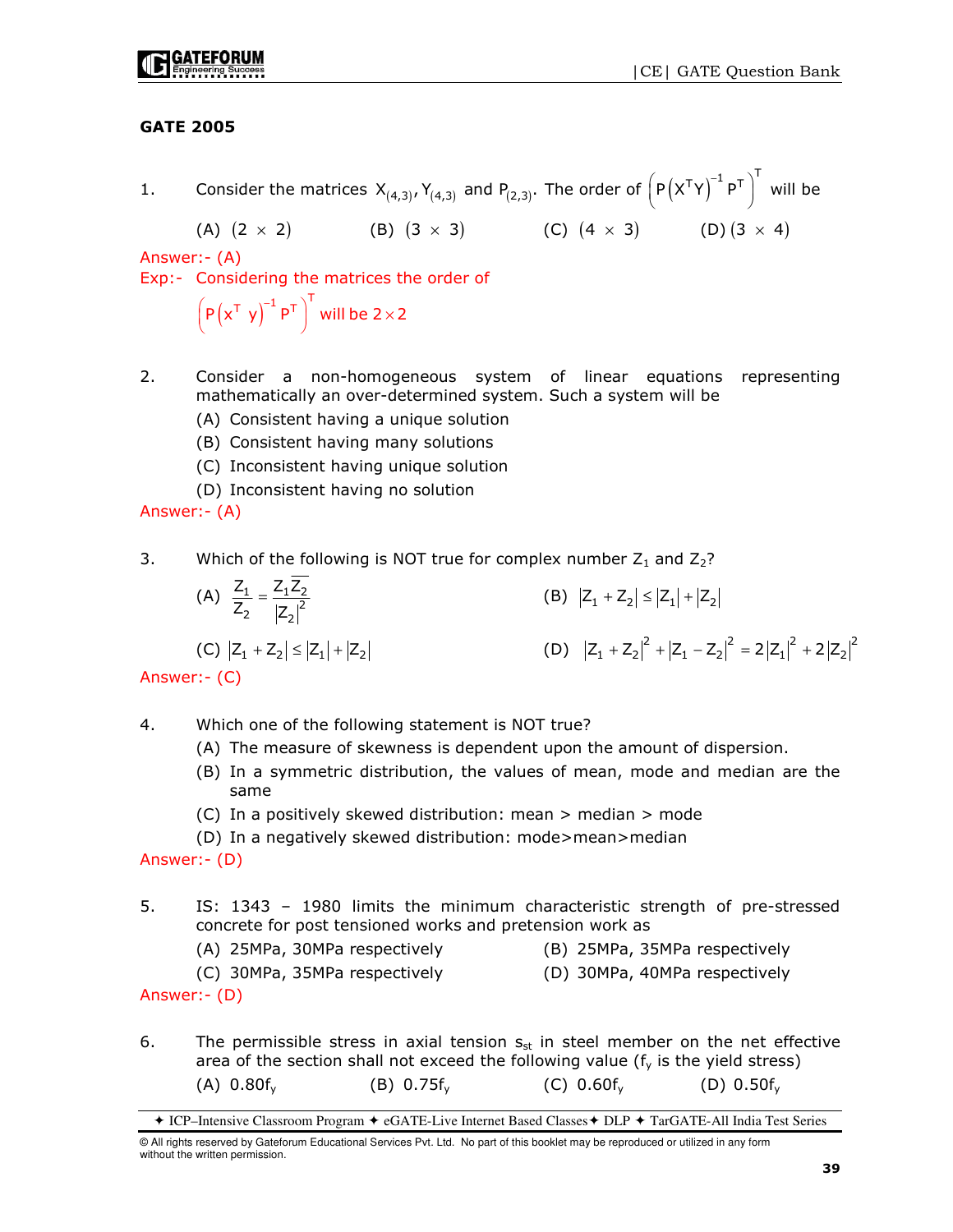Answer:- (C)

7. The partial factor of safety for concrete as per IS: 456-2000 is

(A) 1.50 (B) 1.15 (C) 0.87 (D) 0.446

Answer:- (A)

Explanation:-The partial factor of safety for concrete as per IS:456-2000 is 1.50

- 8. The symmetry of stress tensor at a point in the body under equilibrium is obtained from
	- (A) Conservation of mass (B) Force equilibrium equations
		-
	- (C) Moment equilibrium equations (D) Conservation of energy

Answer:- (C)

9. The components of strain tensor at a point in the plane strain case can be obtained by measuring longitudinal strain in following directions.

- (A) Along any two arbitrary directions
- (B) Along any three arbitrary directions
- (C) Along two mutually orthogonal directions
- (D) Along any arbitrary direction

## Answer:- (B)

- 10. Consider beam as axially rigid, the degree of freedom of a plane frame shown below is
	- (A) 9
	- (B) 8
	- (C) 7
	- (D) 6



Answer:- (D)

Exp:- Let us take j=number of joints

 The degree of freedom of given frame  $= {3i$ -(number of constraints + number of members) }

 $=3 \times 4 - (3 + 3) = 12 - 6 = 6$ 

- 11. For a linear elastic frame, if stiffness matrix is doubled, the existing stiffness matrix, the deflection of the resulting frame will be
	- (A) twice the existing value (B) half the existing value
- - (C) the same as existing value (D) indeterminate value
- 

Answer:- (C)

Exp:- The deflection of the resulting frame will be the same as existing value

<sup>◆</sup> ICP–Intensive Classroom Program ◆ eGATE-Live Internet Based Classes ◆ DLP ◆ TarGATE-All India Test Series

<sup>©</sup> All rights reserved by Gateforum Educational Services Pvt. Ltd. No part of this booklet may be reproduced or utilized in any form without the written permission.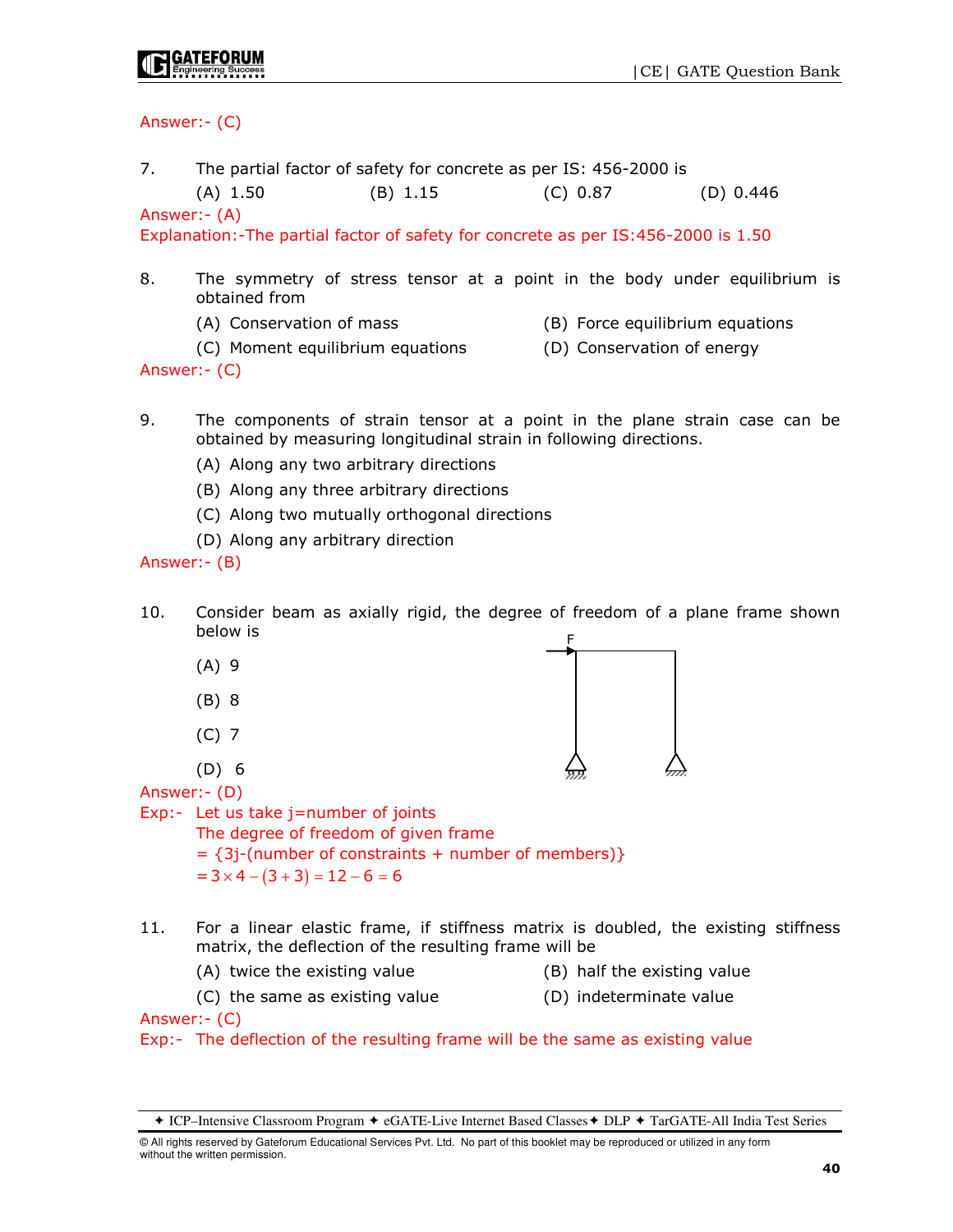- 12. A clayey soil has a maximum dry density of  $16kN/m<sup>3</sup>$  and optimum moisture content of 12%. A contractor during the construction of core of an earth dam obtained the dry density 15.2kN/m<sup>3</sup> and water content 11%. This construction is acceptable because
	- (A) The density is less than the maximum dry density and water content is on dry side of optimum.
	- (B) The compaction density is very low and water content is less than 12%
	- (C) The compaction is done on the dry side of the optimum
	- (D) Both the dry density and water content of the compacted soil are within the desirable limits

Answer:- (D)

- 13. Root time method is used to determine
	- (A) T, time factor
	- (B) cv, coefficient of consolidation
	- (C)  $a_{v}$ , coefficient of compressibility
	- (D)  $m_v$ , coefficient of volume compressibility

Answer:- (B)

Exp:- Root time method is used to determine  $c_v$  coefficient of consolidation

- 14. Negative skin friction in a soil is considered when the pile is constructed through a (A) fill material (B) dense coarse sand
	- (C) over consolidated stiff clay (D) dense fine sand
- 

Answer:- (A)

- Exp:- Negative skin friction in a soil is considered when the pile is constructed through a fill material
- 15. There are two footings resting on the ground surface. One footing is square of dimension 'B'. The other is strip footing with width 'B'. Both of them are subjected to a loading intensity of q. The pressure intensity at any depth below the base of the footing along the centreline would be
	- (A) Equal in both footings
	- (B) Large for square footing and small for strip footing
	- (C) Large for strip footing and small for square footing
	- (D) More for strip footing at shallow depth (≤B) and more for square footing at large depth (>B)

Answer:- (C)

16. An inert tracer is injected continuously from a point in an unsteady flow field. The locus of locations of all the tracer particles at an instance of time represents

 (A) Streamline (B) Pathline (C) Steamtube (D) Strekline Answer:- (D)

<sup>◆</sup> ICP–Intensive Classroom Program ◆ eGATE-Live Internet Based Classes ◆ DLP ◆ TarGATE-All India Test Series

<sup>©</sup> All rights reserved by Gateforum Educational Services Pvt. Ltd. No part of this booklet may be reproduced or utilized in any form without the written permission.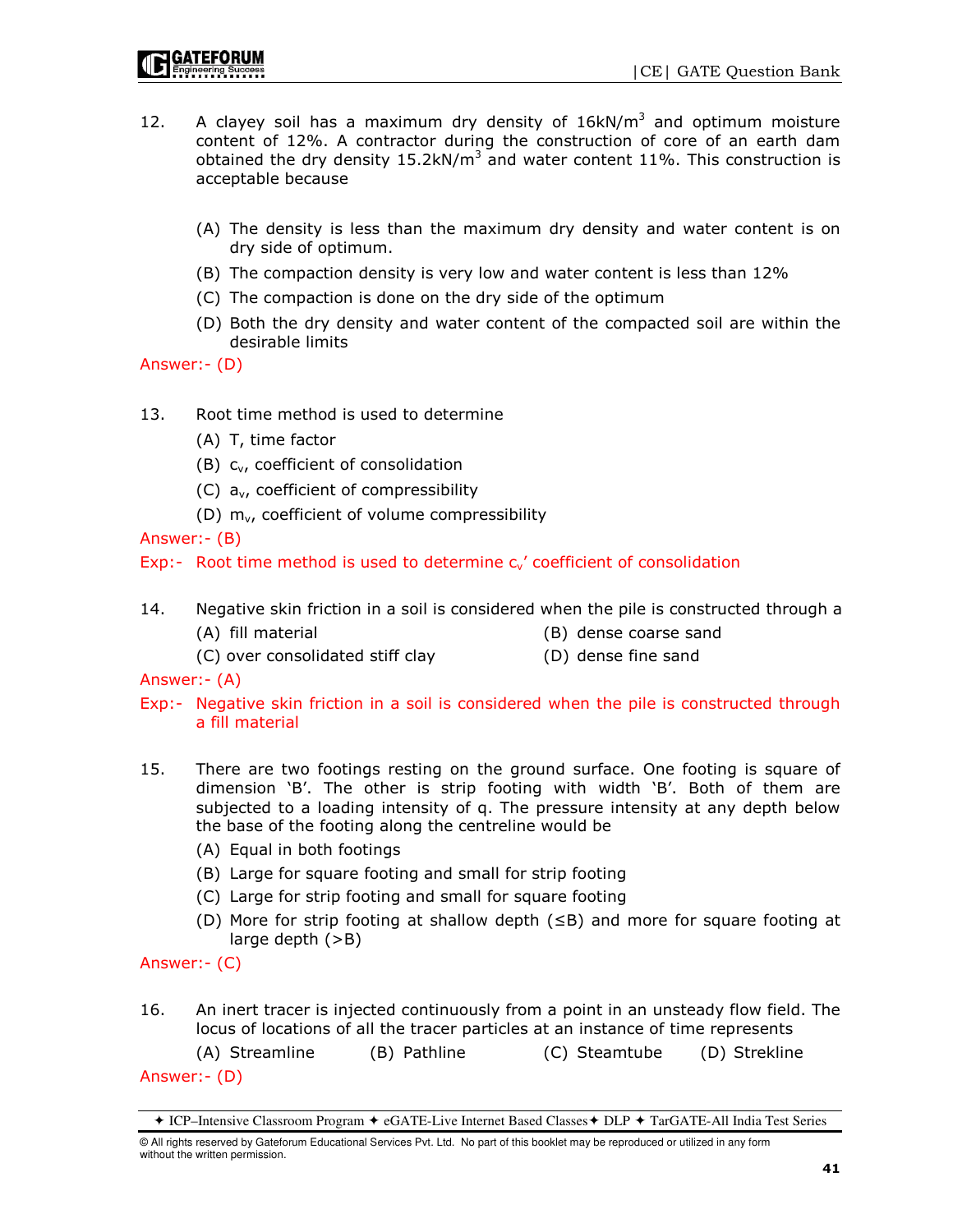17. A horizontal bed channel is followed by a steep bed channel as shown in the figure. The gradually-varied profiles over the horizontal and steep beds are



18. The reading of differential manometer of a Venturimeter, placed at 45º to the horizontal is 11cm. If the Ventruimeter is turned to horizontal position, the manometer reading will be

(A) zero  $(B) \frac{11}{5}$ cm 2 (C) 11cm (D)  $11\sqrt{2}$  cm

Answer:- ()

- Exp:- The reading of differential manometer of a venturimeter is independent of angle of inclination of venturimeter
- 19. The intensity of rainfall and time interval of typical storm are

| Time interval (minutes) | <b>Intensity of rainfall</b><br>(mm / minute) |  |  |
|-------------------------|-----------------------------------------------|--|--|
| 0.10                    | 0.7                                           |  |  |
| $10 - 20$               | 1.1                                           |  |  |
| $20 - 30$               | 2.2                                           |  |  |
| $30 - 40$               | 1.5                                           |  |  |
| $40 - 50$               | 1.2                                           |  |  |
| $50 - 60$               | 1.3                                           |  |  |
| 60-70                   | 0.9                                           |  |  |
| $70 - 80$               | 0.4                                           |  |  |

The maximum intensity of rainfall for 20 minutes duration of the storm is

 (A) 1.5 mm/min (B) 1.85 mm/min (C) 2.2 mm/min (D) 3.7 mm/min Answer:- (B)

Exp:- Intensity =  $\frac{\text{Rainfall}}{\text{time}} = \frac{2.2 \times 10 + 1.5 \times 10}{20} = \frac{37}{20} = 1.85 \text{mm/minute}.$  $=\frac{\text{Rainfall}}{\dots} = \frac{2.2 \times 10 + 1.5 \times 10}{20} = \frac{37}{20} =$ 

- 20. When the outflow from a storage reservoir is uncontrolled as in a freely operating spillway, the peak of outflow hydrograph occurs at
	- (A) The point of inter-section of the inflow and outflow hydrographs
	- (B) A point, after the inter-section of the inflow and outflow hydrographs
	- (C) The tail of inflow hydrographs

ICP–Intensive Classroom Program eGATE-Live Internet Based Classes DLP TarGATE-All India Test Series

<sup>©</sup> All rights reserved by Gateforum Educational Services Pvt. Ltd. No part of this booklet may be reproduced or utilized in any form without the written permission.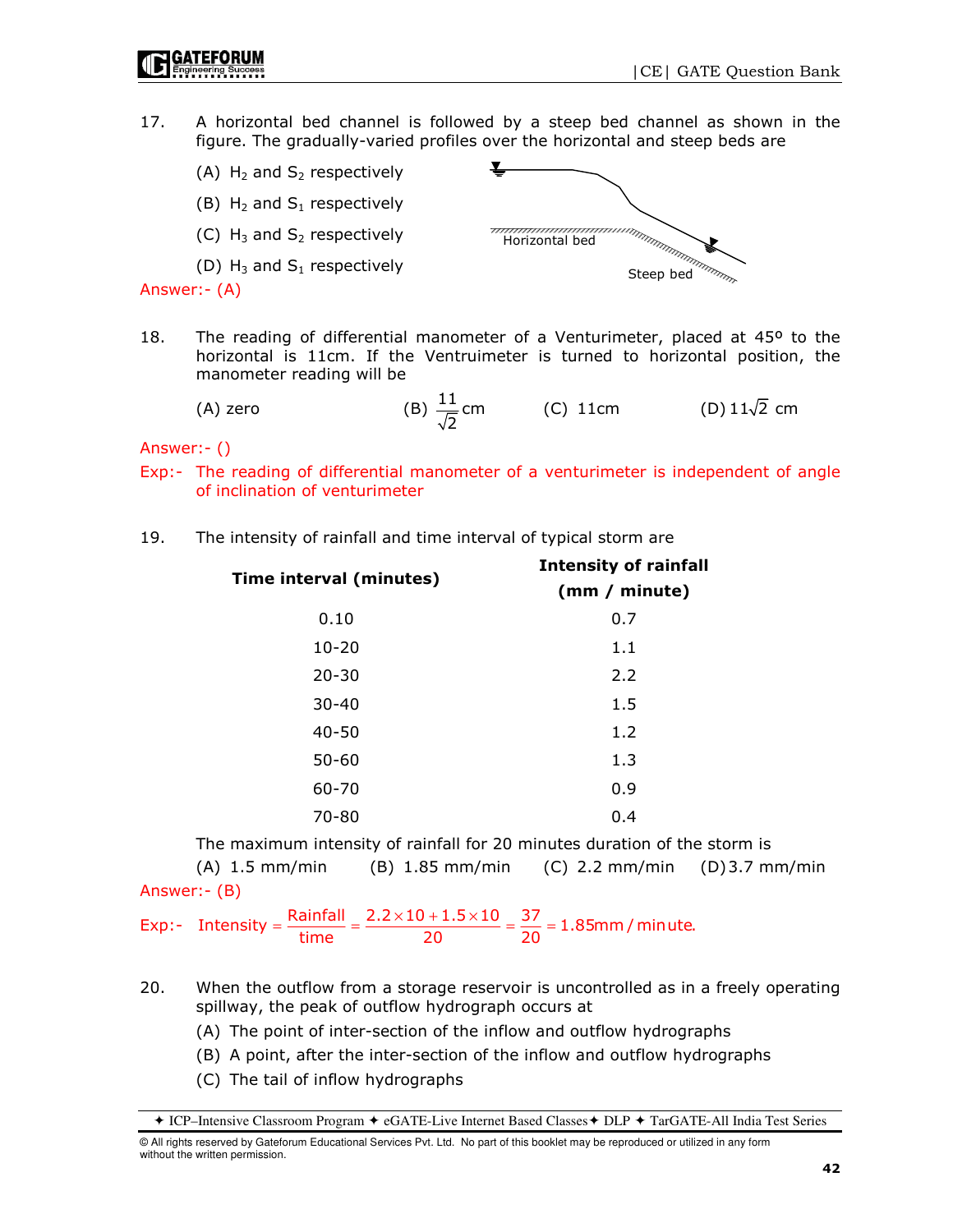(D) A point, before the inter-section of the inflow and outflow hydrographs Answer:- (A)

- 21. On which of the canal systems, R.G. Kennedy, executive engineer in the Punjab Irrigation Department made his observations for proposing his theory on stable channels?
	- (A) Krishna Western Delta canals (B) Lower Bari Doab canals
		-
	- (C) Lower Chenab canals (D) Upper Bari Doab canals
- 

Answer:- (D)

22. Which one of the following equations represents the downstream profile of Ogee spillway with vertical upstream face?  $\{(x,y)$  are the co-ordinates of the point on the downstream profile with origin at the crest of the spillway and  $H_d$  is the design head}

(A) 
$$
\frac{y}{H_d} = -0.5 \left(\frac{x}{H_x}\right)^{1.85}
$$
  
\n(B)  $\frac{y}{H_d} = -0.5 \left(\frac{x}{H_d}\right)^{1.85}$   
\n(C)  $\frac{y}{H_d} = -2.0 \left(\frac{x}{H_d}\right)^{1.85}$   
\n(D)  $\frac{y}{H_d} = -2.0 \left(\frac{x}{H_d}\right)^{1.85}$ 

Answer:- (A)

Exp:- When down-stream profile Ogee spillway whose up-stream face is vertical, then centre of crest is,

$$
x^{1.85}=2H_d^{0.85}\cdot y\Rightarrow \left[\frac{x}{H_d}\right]^{1.85}=-2\,\frac{H_d^{0.85}}{H_d^{1.85}}\cdot y=-2\,\frac{y}{H_d}\Rightarrow \left(\frac{y}{H_d}\right)=-0.5\!\left(\frac{x}{H_d}\right)^{\!1.85}
$$

23. In aerobic environment, nitrosomonas convert

(A) NH<sub>3</sub> to NO<sub>2</sub> (B) NO<sub>2</sub> to NO<sub>3</sub> (C) NH<sub>3</sub> to N<sub>2</sub>O (D) NO<sub>2</sub> to HNO<sub>3</sub> Answer:- (A)

Exp:- Oxidation occurs in an aerobic environment. So,  $NH<sub>3</sub>$  converts into  $NO<sub>2</sub>$ 

- 24. Total Kjeldahl nitrogen is a measure of
	- (A) Total organic nitrogen
	- (B) Total organic and ammonia nitrogen
	- (C) Total ammonia nitrogen
	- (D) Total inorganic and ammonia nitrogen

Answer:- (B)

Exp:- If an unboiled sample is used to add  $KMnO<sub>4</sub>$ , before boiling, the evolved ammonia gas will measure the sum total of ammonium nitrogen as well as organic nitrogen. It is known as "Kjedahl nitrogen".

ICP–Intensive Classroom Program eGATE-Live Internet Based Classes DLP TarGATE-All India Test Series

<sup>©</sup> All rights reserved by Gateforum Educational Services Pvt. Ltd. No part of this booklet may be reproduced or utilized in any form without the written permission.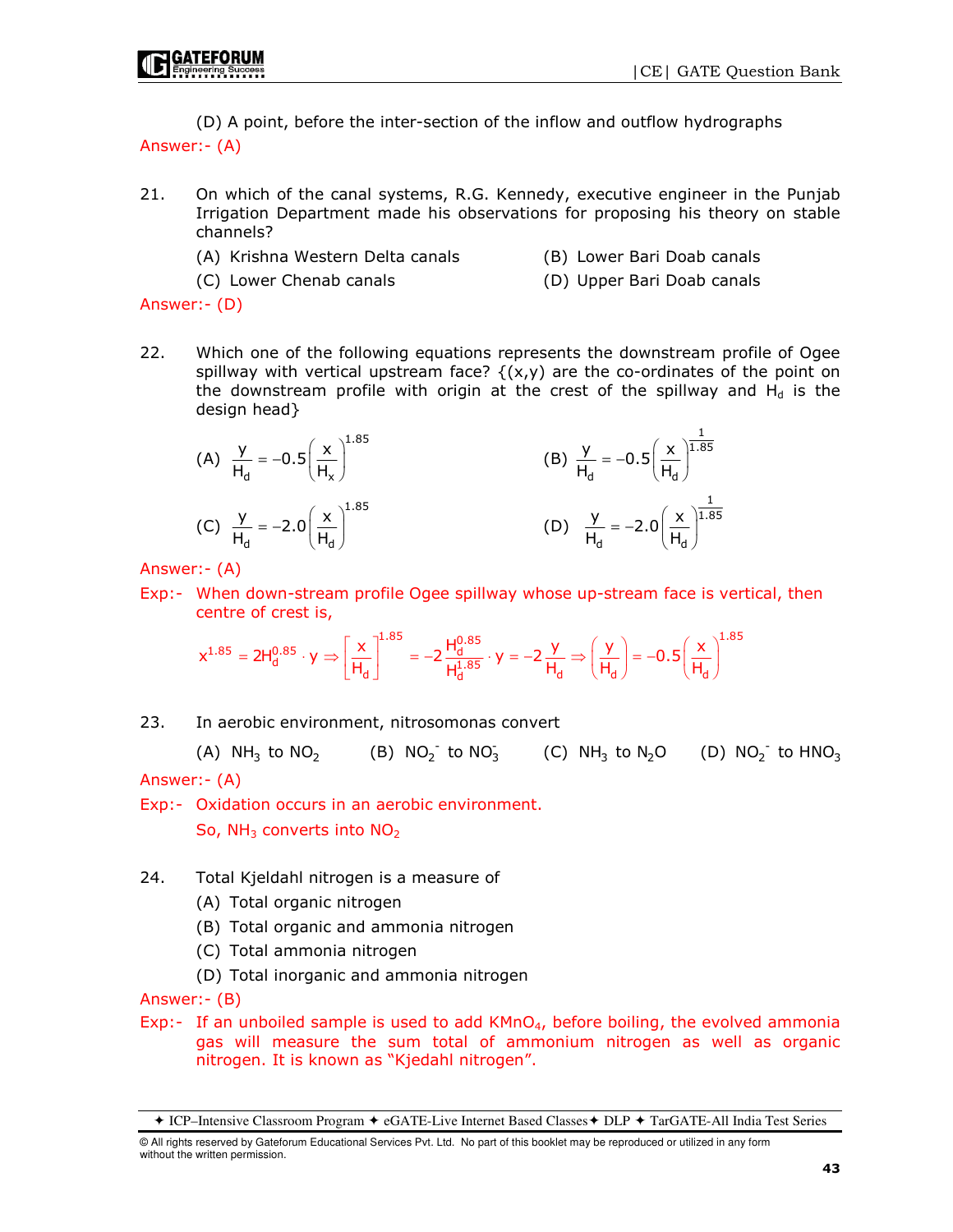- 25. 1 TCU is equivalent to the colour produced by
	- (A) 1mg / L of chlorplatinate ion
	- (B) 1 mg/L of platinum ion
	- (C) 1mg/L Platinum in form of chlorplatinate ion
	- (D) 1mg/L of organo-chlorplatinate ion

Answer:- (C)

- 26. Bulking sludge refers to having
	- (A) F/M <0.3/d (B) 0.3/d<F/M<0.6/d

(C)  $F/M = zero$  (D)  $F/M > 0.6/d$ 

Answer:- (A)

27. Pradhan Mantri Gram Sadak Yojna (PMGSY), launched in the year 2000, aims to provide rural connectivity with all-weather roads. It is proposed to connect the habitations in plain areas of population more than 500 persons by the year

(A) 2005 (B) 2007 (C) 2010 (D) 2012

- Answer:- (B)
- 28. Group I contains some properties of Bitumen. Group II gives a list Laboratory Tests conducted on Bitumen to determine the properties. Match the property with the corresponding test

|    | <b>Group I</b>               |    | <b>Group II</b>                                       |  |
|----|------------------------------|----|-------------------------------------------------------|--|
| P. | Resistance to flow           |    | Ductility test                                        |  |
| O. | Ability to deform under load | 2. | Penetration test                                      |  |
| R. | Safety                       | 3. | Flash and Fire point test                             |  |
|    | $(A)$ P-2, Q-1, R-3          |    | (B) P-2, Q-3, R-1 (C) P-1, Q-2, R-3 (D) P-3, Q-1, R-2 |  |

Answer:- ()

- 29. The length of Summit Curve on a two lane two way highway depends upon
	- (A) Allowable rate of change of centrifugal acceleration
	- (B) Coefficient of lateral friction

 (C) Required Stopping Sight Distance (D) Required Overtaking Sight Distance Answer:- (C)

- Exp:- Let N=Deviation angle,  $S = SSD$  (Stopping Sight Distance) and  $L = length of$ Summit curve
	- i. if  $L >$  SSD, then  $L = \frac{NS^2}{4.4}$
	- ii. if  $L <$  SSD, then L = 25  $\frac{4.4}{N}$

 Length of summit curve on a two lane two way highway depends upon required **SSD** 

ICP–Intensive Classroom Program eGATE-Live Internet Based Classes DLP TarGATE-All India Test Series

<sup>©</sup> All rights reserved by Gateforum Educational Services Pvt. Ltd. No part of this booklet may be reproduced or utilized in any form without the written permission.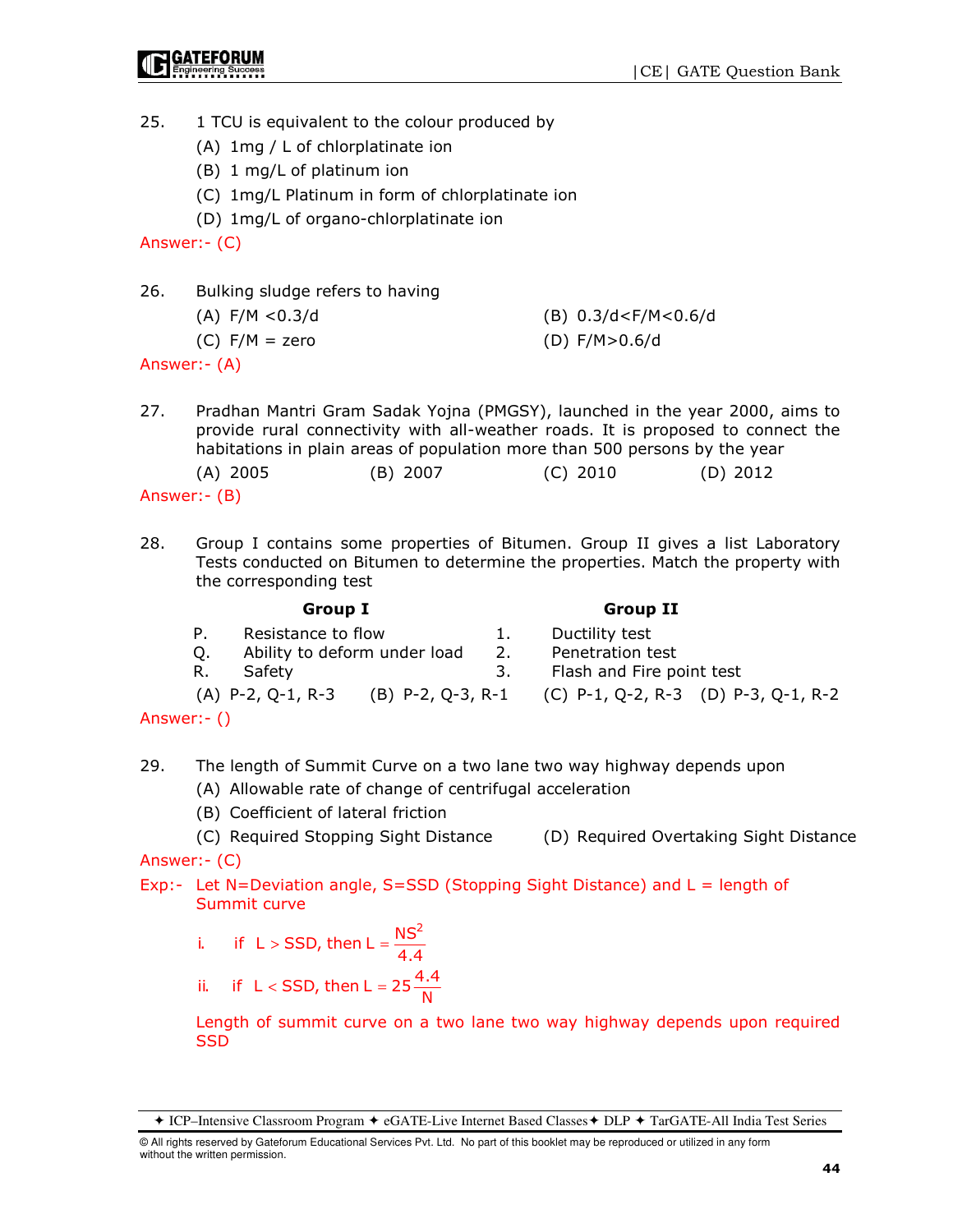- 30. Bituminous concrete is a mix comprising of
	- (A) Fine aggregate, filler and bitumen
	- (B) Fine aggregate and bitumen
	- (C) Coarse aggregate, fine aggregate, filler and bitumen
	- (D) Coarse aggregate, filler and bitumen

Answer:- (C)

- Exp:- Bituminous concrete is a mixture comprising of coarse aggregate, fine aggregate, filler and bitumen.
- 31. Consider the system of equations  $A_{(n \times n)} X_{(n \times f)} = I_{(n \times 1)}$  where, 1 is a scalar.

Let  $(I_i, x_i)$  be an eigen-pair of an eigen value and its corresponding eigen vector for real matrix A. Let I be a (n'n) unit matrix. Which one of the following statement is NOT correct?

- (A) For a homogeneous n x n system of linear equations  $(A II)x = 0$  having a nontrivial solution, the rank of (A-II) is less than n.
- (B) For matrix A<sup>m</sup>, m being a positive integer,  $(\lambda_i^x, x_i^m)$  will be the eigen-pair for all i.

(C) If 
$$
A^T = A^{-1}
$$
, then  $||_1 = 1$  for all i. (D) If  $A^T = A$ , then  $||_1$  is real for all i

Answer:- (D) Exp:-

32. Transformation to linear form by substituting  $v = y^{1-n}$  of the equation

$$
\frac{dy}{dt} + p(t)y = q(t)y^{n}; \quad n > 0 \text{ will be}
$$
\n(A) 
$$
\frac{dv}{dt} + (1-n)pv = (1-n)q
$$
\n(B) 
$$
\frac{dv}{dt} + (1-n)pv = (1+n)q
$$
\n(C) 
$$
\frac{dv}{dt} + (1+n)pv = (1-n)q
$$
\n(D) 
$$
\frac{dv}{dt} + (1+n)pv = (1+n)q
$$

Answer:- (A)

Exp:-

ICP–Intensive Classroom Program eGATE-Live Internet Based Classes DLP TarGATE-All India Test Series

<sup>©</sup> All rights reserved by Gateforum Educational Services Pvt. Ltd. No part of this booklet may be reproduced or utilized in any form without the written permission.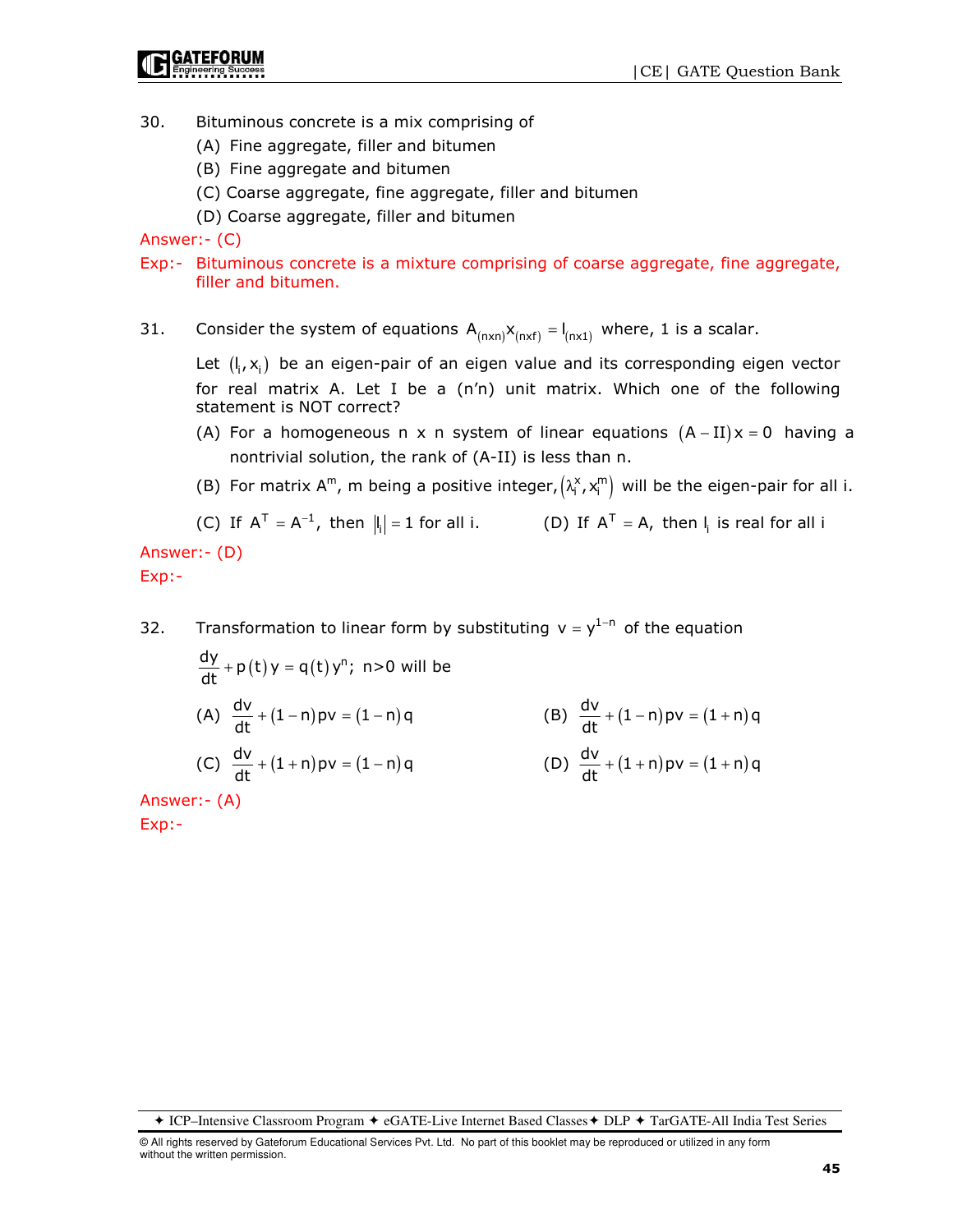$$
\frac{dy}{dt} + P(t)y = q(t)y^n, n > 0
$$

dividing both sides by y<sup>n</sup> we get,

$$
y^{-n} \frac{dy}{dt} + P(t) y^{1-n} = P(t) \dots (i)
$$
  
if  $v = y^{1-n}$ , then  $\frac{dy}{dt} = \left[ (1-n) y^{-n} \frac{dy}{dt} \right]$ 

Putting values in equation (i) we get,

$$
\frac{1}{1-n} \frac{dv}{dt} + P(t)v = q(t)
$$
  
Multiplying both sides by (1-n) we get,  

$$
\frac{dv}{dt} + (1-n)P(t)v = q(t)(1-n)
$$

33. A rail engine accelerates from its stationary position for 8 seconds and travels a distance of 280m. According to the Mean Value Theorem, the speedometer at a certain time during acceleration must read exactly

 (A) 0km/h (B) 8km (C) 75km/h (D) 126km/h Answer:- (D)

Exp:- As per Mean value theorem, the speedometer at a centre line during each reading

$$
= \frac{\text{Travelled distance}}{\text{Time}} = \frac{280}{8} \text{ m} / \text{sec} = \frac{280}{8} \times \frac{18}{5} \text{kmp} / \text{h} = 128 \text{km} / \text{h}
$$

34. The solution of 
$$
\frac{d^2y}{dx^2} + 2\frac{dy}{dx} + 17y = 0; y(0) = 1,
$$
  
\n
$$
\frac{dy}{dx} \left(\frac{p}{4}\right) = 0 \text{ in the range } 0 < x < \frac{\pi}{4} \text{ is given by}
$$
  
\n(A)  $e^{-x} \left(\cos 4x + \frac{1}{4} \sin 4x\right)$   
\n(B)  $e^x \left(\cos 4x - \frac{1}{4} \sin 4x\right)$   
\n(C)  $e^{-4x} \left(\cos x - \frac{1}{4} \sin x\right)$   
\n(D)  $e^{-4x} \left(\cos 4x - \frac{1}{4} \sin 4x\right)$ 

Answer:- (A) Exp:-

ICP–Intensive Classroom Program eGATE-Live Internet Based Classes DLP TarGATE-All India Test Series

<sup>©</sup> All rights reserved by Gateforum Educational Services Pvt. Ltd. No part of this booklet may be reproduced or utilized in any form without the written permission.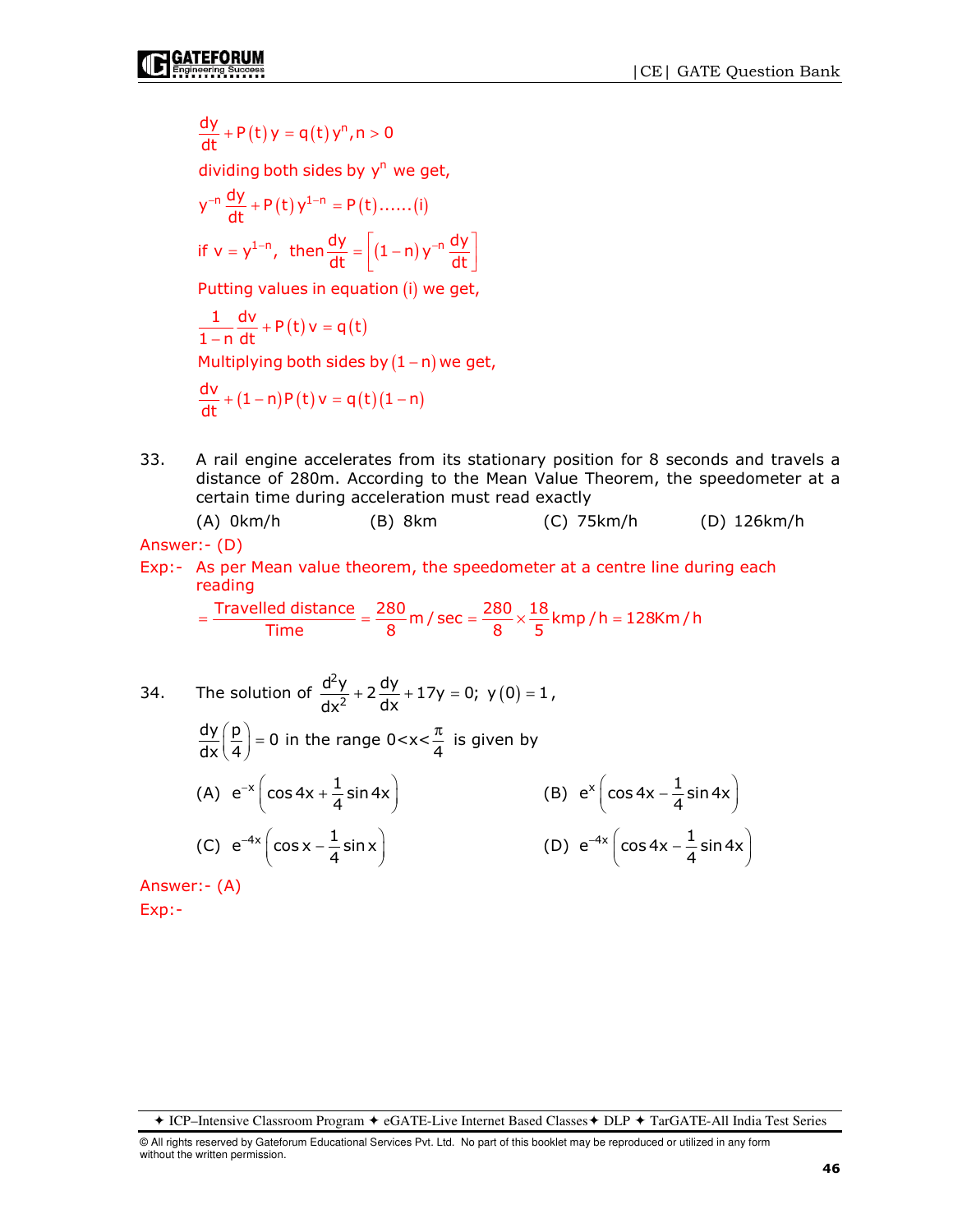$\frac{2y}{x^2}$  + 2.  $\frac{dy}{dx}$  + 17y = 0 :.  $(D^2 + 2D + 17)$ So, the solution is  $y = e^{-x} (c_1 e^{+4ix} + c_2 e^{-4ix})$  $= e^{-x} \{ c_1 (\cos 4x + i \sin 4x) + c_2 (\cos 4x - i \sin 4x) \}$  $= e^{-x} \{ (c_1 + c_2) \cos 4x + i (c_1 - c_2) \sin 4x \} \dots (i)$  $y(0) = 1$ Now,  $\frac{dy}{dx} = e^{-x} \{-4(c_1 + c_2)\sin(x)$  $\frac{d^2y}{dx^2}$  + 2.  $\frac{dy}{dx}$  + 17y = 0 :  $(D^2 + 2D + 17)y = 0$  $\Rightarrow$  D<sup>2</sup> + 2D + 17 = 0 : D = -1 ± 4i  $1 = c_1 + c_2$  $\frac{d^{2}y}{dx^{2}}$  + 2.  $\frac{dy}{dx}$  + 17y = 0 :.  $(D^{2} + 2D + 17)y =$ From given condition  $= e^{-x} \{-4(c_1 + c_2) \sin 4x + 4i(c_1 - c_2) \cos 4x\}$  $-e^x \{ (c_1 + c_2) \cdot \cos 4x + i (c_1 - c_2) \cos 4x \} \dots$ . (ii)

- 35. Value of the integral  $\int (xydy y^2dx)$  where c is the square cut from the first c quadrant by the line  $x=1$  and  $y=1$  will be (Use Green's theorem to change the line integral into double integral)
- (A)  $\frac{1}{2}$ (B) 1 (C)  $\frac{3}{2}$ (D)  $\frac{5}{3}$

Answer:- (B)

Exp:- The value of the integral by using Green's theorem is 1.

36. Consider likely applicability of Cauchy's Integral Theorem to evaluate the following integral counter clockwise around the unit circle c.

C I =  $\int$  sec z dz . z being a complex variable. The value of I will be (A) I = 0: singularities set =  $\phi$ (B) I=0: singularities set =  $\left\{\pm \frac{2n+1}{2} \pi n=0,1,2.\dots \dots \right\}$  $\left\{\pm \frac{2n+1}{2}\pi n=0,1,2......\right\}$ (C)  $I = \frac{\pi}{2}$  $\frac{\pi}{2}$ : singularities set =  $\{\pm n\pi |n=0,1,2..........\}$  (D) None of these

Answer:- (A)

Exp:- Z being a complex variable the value of I will be '0': singularities set =  $\phi$ 

37. A concrete beam of rectangular cross section of 200mm x40mm is pre-stressed with a force 400kN at eccentricity 100mm. the maximum compressive stress in the concrete is  $(A)$  12.5N/mm<sup>2</sup> (B) 7.5 N/mm<sup>2</sup> (C) 5.0 N/mm<sup>2</sup> (D) 2.5 N/mm<sup>2</sup>

ICP–Intensive Classroom Program eGATE-Live Internet Based Classes DLP TarGATE-All India Test Series

<sup>©</sup> All rights reserved by Gateforum Educational Services Pvt. Ltd. No part of this booklet may be reproduced or utilized in any form without the written permission.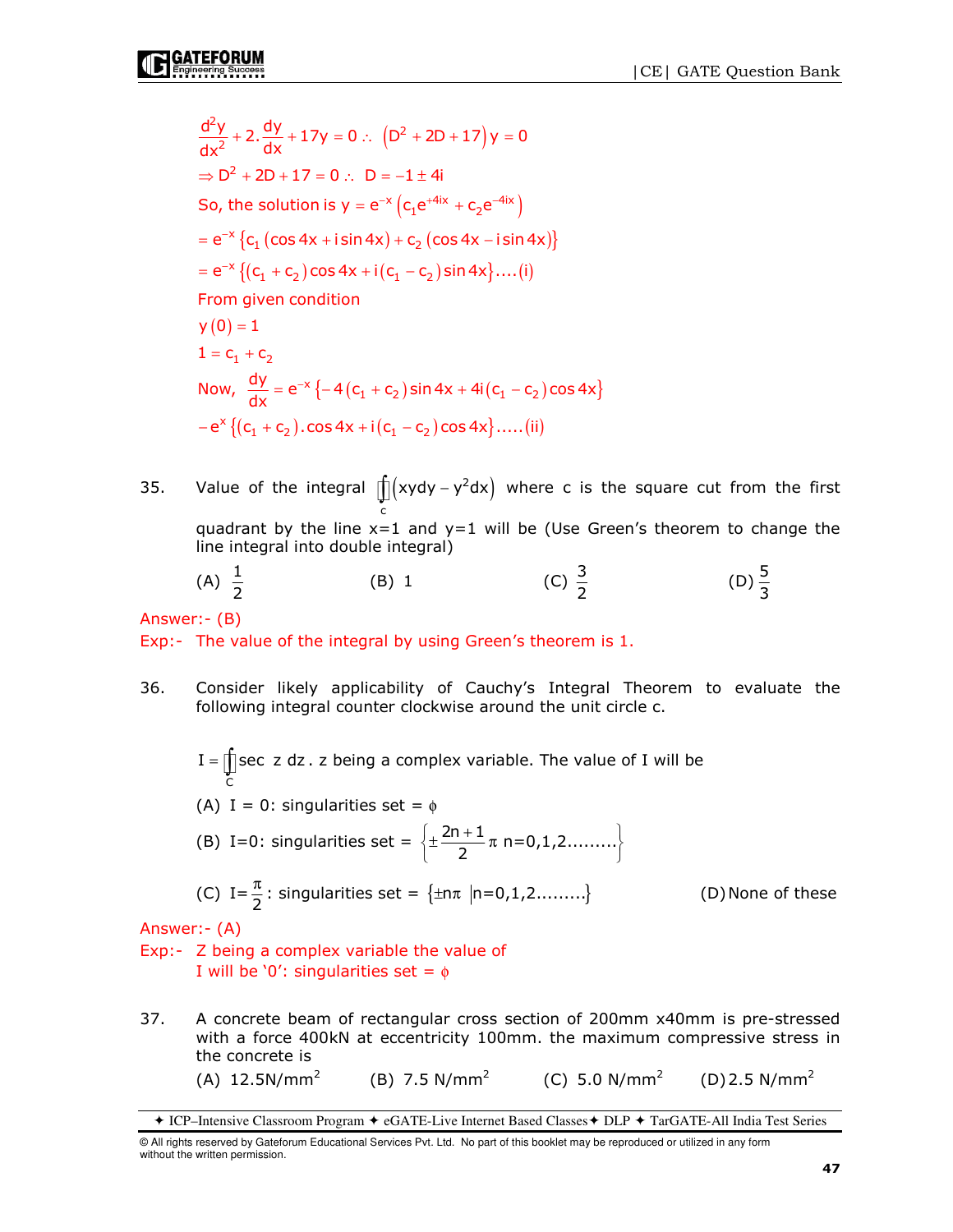Answer:- ()

Exp:- Datas given are

 $b = 200$ mm  $d = 400$ mm e = 100mm  $P = 400kN$ 

maximum compressive strength in the concrete

 $=\frac{P}{A} + \frac{Pe}{Z}$  where Z = section modulus =  $\frac{bd^2}{6}$ 2  $\frac{400\times1000}{200\times400} + \frac{400\times1000\times100\times6}{200\times400^{2}} = 12.5N/mm$  $200 \times 400$  200  $\times 400$  $=\frac{400\times1000}{200\times400}+\frac{400\times1000\times100\times6}{200\times400^2}=$ 

- 38. Which of the following is NOT correct for steel sections as per IS: 800-1984?
	- (A) The maximum bending stress in tension or in compression in extreme fibre calculated on the effective section of a beam shall not exceed  $0.66f<sub>v</sub>$ .
	- (B) The bearing stress in any part of a beam when calculated on the net area shall not exceed 0.75fy.
	- (C) The direct stress in compression on the gross sectional area of axial loaded compression member shall not exceed 0.6fy.
	- (D) None of these

Answer:- (D)

- 39. An unstiffened web I section is fabricated from a 10mm thick plate by fillet welding as shown in the figure. If yield stress of steel is 250MPa, the maximum shear load that section can take is
	- (A) 750kN
	- (B) 350kN
	- (C) 337.5kN
	- (D) 300kN

Answer:- (D)

Exp: The maximum shear load the section can take as per figure is 300kN.



ICP–Intensive Classroom Program eGATE-Live Internet Based Classes DLP TarGATE-All India Test Series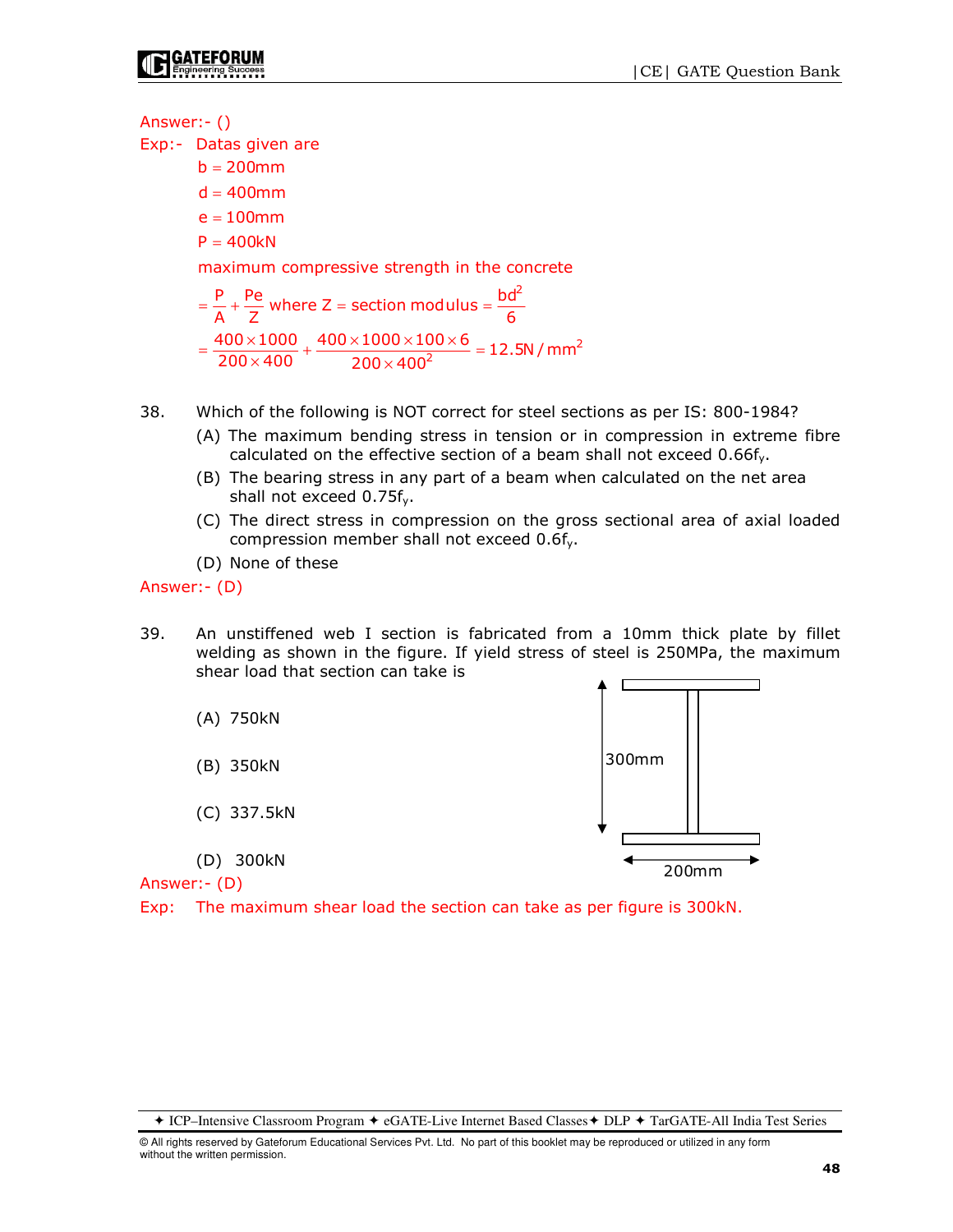40. A fillet-welded joint of 6mm size is shown in the figure. The welded surfaces meet at 60-90 degree and permissible stress in the fillet weld is 108MPa. The safe load that can be transmitted by the joint is



provided the individual variation in the strength of specimens is not more than  $\pm$ Y percent of the average strength. The values of X and Y as per IS: 456-2000 are

- 
- (A) 4 and 10 respectively (B) 3 and 10 respectively

<sup>+</sup> ICP–Intensive Classroom Program + eGATE-Live Internet Based Classes + DLP + TarGATE-All India Test Series

<sup>©</sup> All rights reserved by Gateforum Educational Services Pvt. Ltd. No part of this booklet may be reproduced or utilized in any form without the written permission.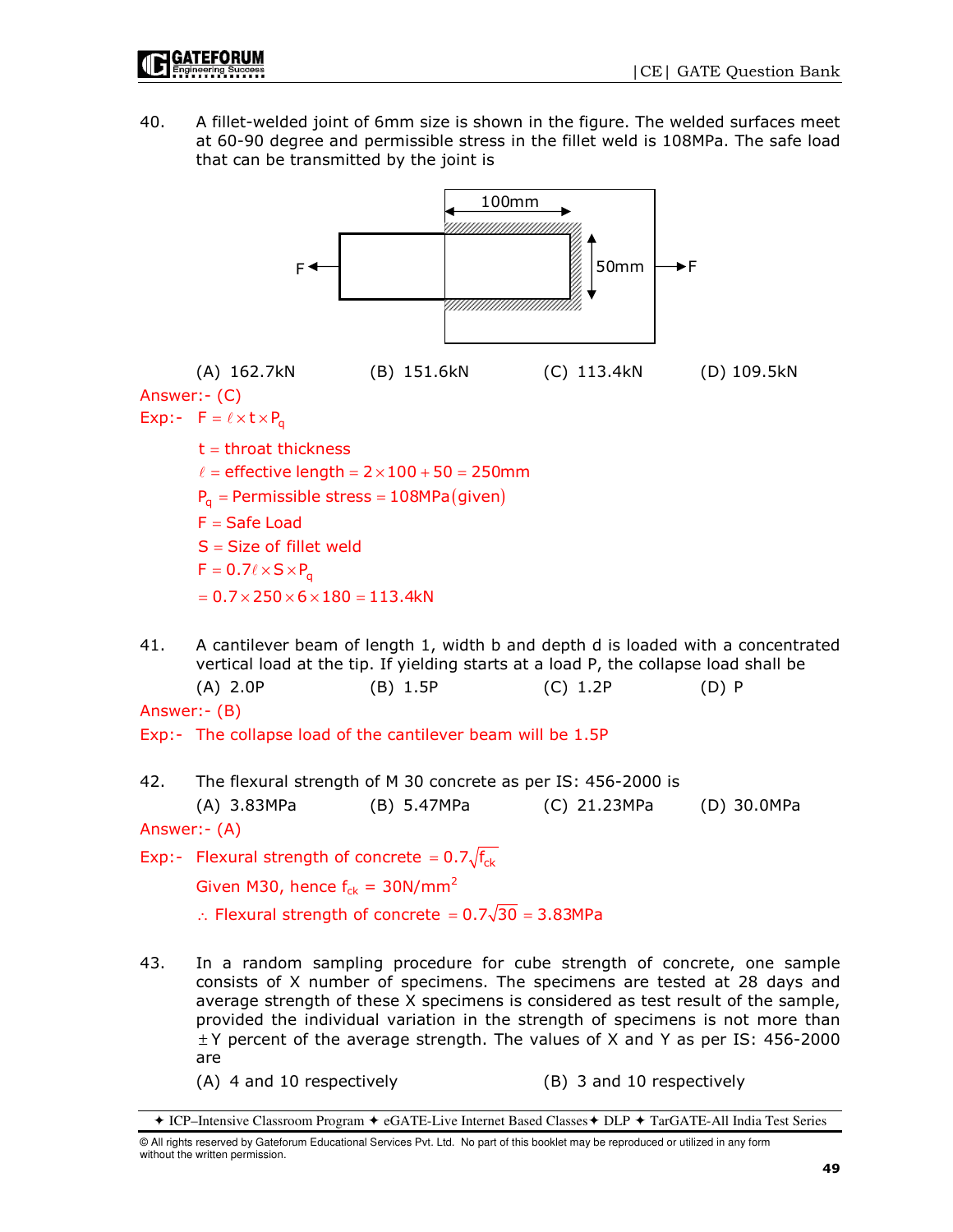(C) 4 and 15 respectively (D) 3 and 15 respectively

Answer:- (D)

- Exp:- As per IS:456-2000 for random sampling number of specimens take  $n = 3$ Average strength variation 15% is permitted,  $x=3$ ,  $y=15$
- 44. A rectangular column section of 250mm x 400mm is reinforced with five steel bars of grade Fe 500, each of 20mm diameters. Concrete mix is M30. Axial load on the column section with minimum eccentricity as per IS: 456-2000 using limit state method can be applied upto

 (A) 1707.37 (B) 1805.30 (C) 1806.40 (D) 1903.7 Answer:- (A)

Exp:-  $A = 250 \times 400 = 10^5$  mm<sup>2</sup>

 $A_{\rm sc} = 5 \times \frac{\pi}{4} (20)^2 = 1570 \cdot 8 \text{mm}^2$  ${\sf A}_{\sf c} = {\sf A}-{\sf A}_{\sf s} = 98429\cdot 2\textrm{mm}^2$ , Axial Load  ${\sf P}_{\sf n} = {\sf 0}\cdot 4{\sf f}_{\sf ck}{\sf A}_{\sf c} + {\sf 0.67}{\sf f}_{\sf y}\cdot{\sf A}_{\sf sc}$  $= 0 \cdot 4 \times 30 \times 98429 \cdot 2 + 0 \cdot 67 \times 500 \times 1570 \cdot 8 = 1707 \cdot 37 \text{kN}$  $= 5 \times \frac{\pi}{4} (20)^2 = 1570$ 

45. A circular shaft shown in the figure is subject to torsion T at two points A and B. The torsional rigidity of portions CA and BD is  $GI_1$  and that of portion AB is  $GI_2$ . The rotations of shaft at points A and B are  $\theta_1$  and  $\theta_2$ . The rotation  $\theta_1$  is



Exp:-  $_1$  עט $_2$  $\mathsf{Rotation}, \theta = \frac{\mathsf{TL}}{\mathsf{GJ}_1 + \mathsf{GJ}}$ 

46. If the principle stresses in a two-dimensional case are -10MPa and 20MPa respectively, then maximum shear stress at the point is

 (A) 10MPa (B) 15MPa (C) 20MPa (D) 30MPa Answer:- (B)

Exp:- Hence  $S_1 = 20MPa$  and  $S_2 = 10MPa$ 

Maximum shear stress at a point  $=$   $\frac{\sigma_1 - \sigma_2}{2} = \frac{20 - (-10)}{2} = 15MPa$  $=\frac{\sigma_1-\sigma_2}{2}=\frac{20-(-10)}{2}=$ 

ICP–Intensive Classroom Program eGATE-Live Internet Based Classes DLP TarGATE-All India Test Series

<sup>©</sup> All rights reserved by Gateforum Educational Services Pvt. Ltd. No part of this booklet may be reproduced or utilized in any form without the written permission.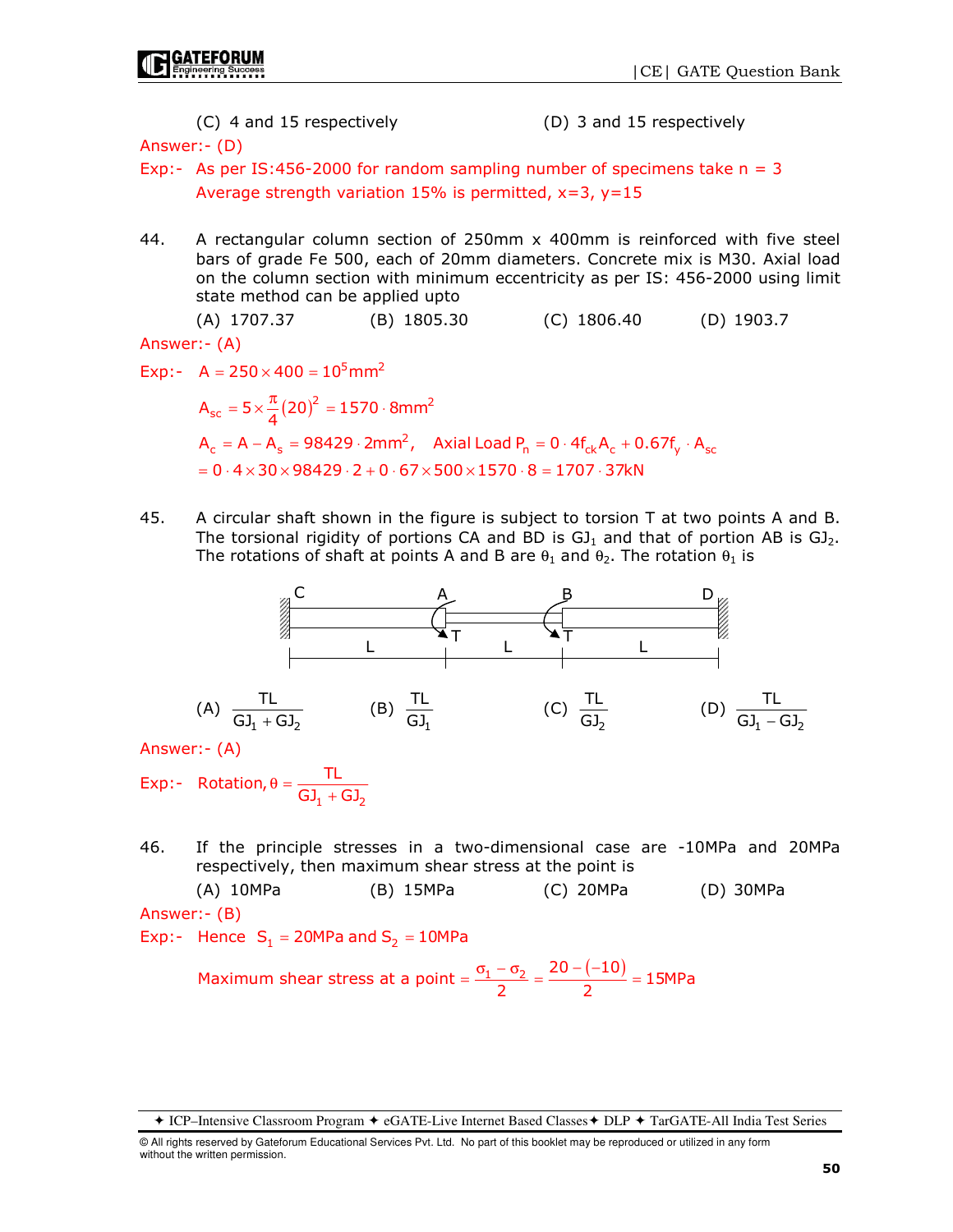

47. The bending Moment diagram for a beam is given below:



The shear force at sections aa' and bb' respectively are of the magnitude

(A) 100kN, 150kN (B) zero, 100kN

(C) zero, 50kN (D) 100kN, 100kN

Answer:- ()

Exp:- Shear force at section  $aa' = 0$  (because at aa', BMD = Constant)

Shear force at section  $bb' = \frac{200 - 100}{2} \times 1 = 50kN$  $\gamma = \frac{200 - 100}{2} \times 1 =$ 

48. For a 25cm thick cement concrete pavement, analysis of stresses gives the following values

|                                             | Wheel load stress due to corner loading             |                           | $30$ kg/cm <sup>2</sup>     |
|---------------------------------------------|-----------------------------------------------------|---------------------------|-----------------------------|
|                                             | Wheel load stress due to edge loading               |                           | $32$ kg/cm <sup>2</sup>     |
|                                             | Warping stress at corner region during summer       |                           | 9 kg/cm <sup>2</sup>        |
|                                             | Warping stress at corner region during winter       |                           | 7 kg/cm <sup>2</sup>        |
| Warping stress at edge region during summer | 8 kg/cm <sup>2</sup>                                |                           |                             |
| Warping stress at edge region during winter | 6 kg/cm <sup>2</sup>                                |                           |                             |
| Frictional Stress during summer             |                                                     |                           | 5 kg/cm <sup>2</sup>        |
| Frictional Stress during winter             | 4 kg/cm <sup>2</sup>                                |                           |                             |
|                                             | The most critical stress value for this pavement is |                           |                             |
| (A) 40 kg/cm $^{\rm 2}$                     | (B) 42 kg/cm <sup>2</sup>                           | (C) 44 kg/cm <sup>2</sup> | $(D)$ 45 kg/cm <sup>2</sup> |

Answer:- (C)

Exp:- A. Critical stress combination (during summer) = (Load stress + war ping stress – frictional stress) (at edge)  $=(32 + 8 - 5) = 35$ kg / cm<sup>2</sup> B. Critical stress combination (during winter) = (Load stress + war ping stress + frictional stress) (at edge)

 $= 32 + 6 + 4 = 42$ kg / cm<sup>2</sup>

- C. Critical stress combination in summer at midnight
	- = (Load stress + war ping stress) (at corner)

```
=(30+9)=39kg / cm^2
```
D. Critical stress combination at midnight in winter

<sup>◆</sup> ICP–Intensive Classroom Program ◆ eGATE-Live Internet Based Classes ◆ DLP ◆ TarGATE-All India Test Series

<sup>©</sup> All rights reserved by Gateforum Educational Services Pvt. Ltd. No part of this booklet may be reproduced or utilized in any form without the written permission.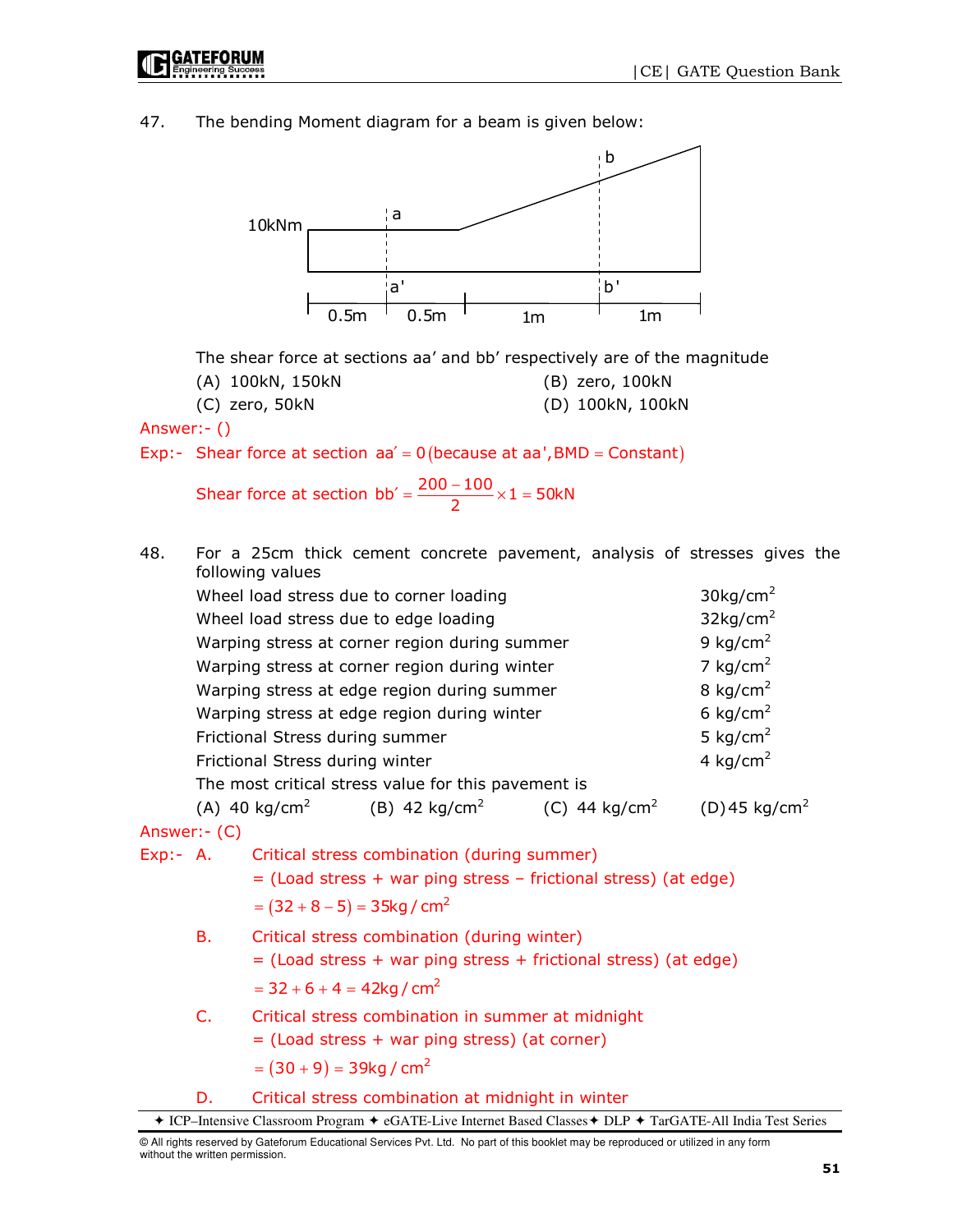= (Load stress + war ping stress) (at corner)

 $=(39+9)=39$ kg / cm $^2$ 

Hence most critical stress value for the pavement is  $42\text{kg/cm}^2$ 

49. Match the following:

### Group 1

- P Slope deflection method
- Q Moment deflection method
- R Method of three moments
- S Castigliano's second theorem

#### Group 2

- 1 Force method
- 2 Deflection method

(A) P-1, Q-2, R-1, S-2 (B) P-1, Q-1, R-2, S2

(C) P-2, Q-2, R-1, S-1 (D) P-2, Q-1, R-2, S-1

Answer:- (C)

50. All members of the frame shown below have the same flexural rigidity EI and length L. If a moment M is applied at joint B, the rotation of the joint is



Answer:- (B)

Exp:- M is applied at B

 $M = \frac{4EI\theta_1}{L} + \frac{4EI\theta_2}{L} + \frac{3EI\theta_3}{L}$ Relation at the joint =  $\theta_1 + \theta_2 + \theta_3 = \theta$  :  $\theta = \frac{ML}{11EI}$  $\therefore$  M =  $\frac{4EI\theta_1}{1} + \frac{4EI\theta_2}{1} + \frac{3EI\theta_1}{1}$ 

- 51. A soil mass contains 40% gravel, 50% sand and 10% silt. This soil can be classified as
	- (A) silty sandy gravel having coefficient of uniformity less that 60
	- (B) silty gravelly sand having coefficient of uniformity equal to 10.
	- (C) gravelly silty sand having coefficient of uniformity greater than 60.
	- (D) gravelly silty sand and its coefficient of uniformity cannot be determined.

Answer:- ()

Exp:- As the soil contains 40% gravel, 50% sand and 10% silt, the soil will be silty, gravelly

ICP–Intensive Classroom Program eGATE-Live Internet Based Classes DLP TarGATE-All India Test Series

<sup>©</sup> All rights reserved by Gateforum Educational Services Pvt. Ltd. No part of this booklet may be reproduced or utilized in any form without the written permission.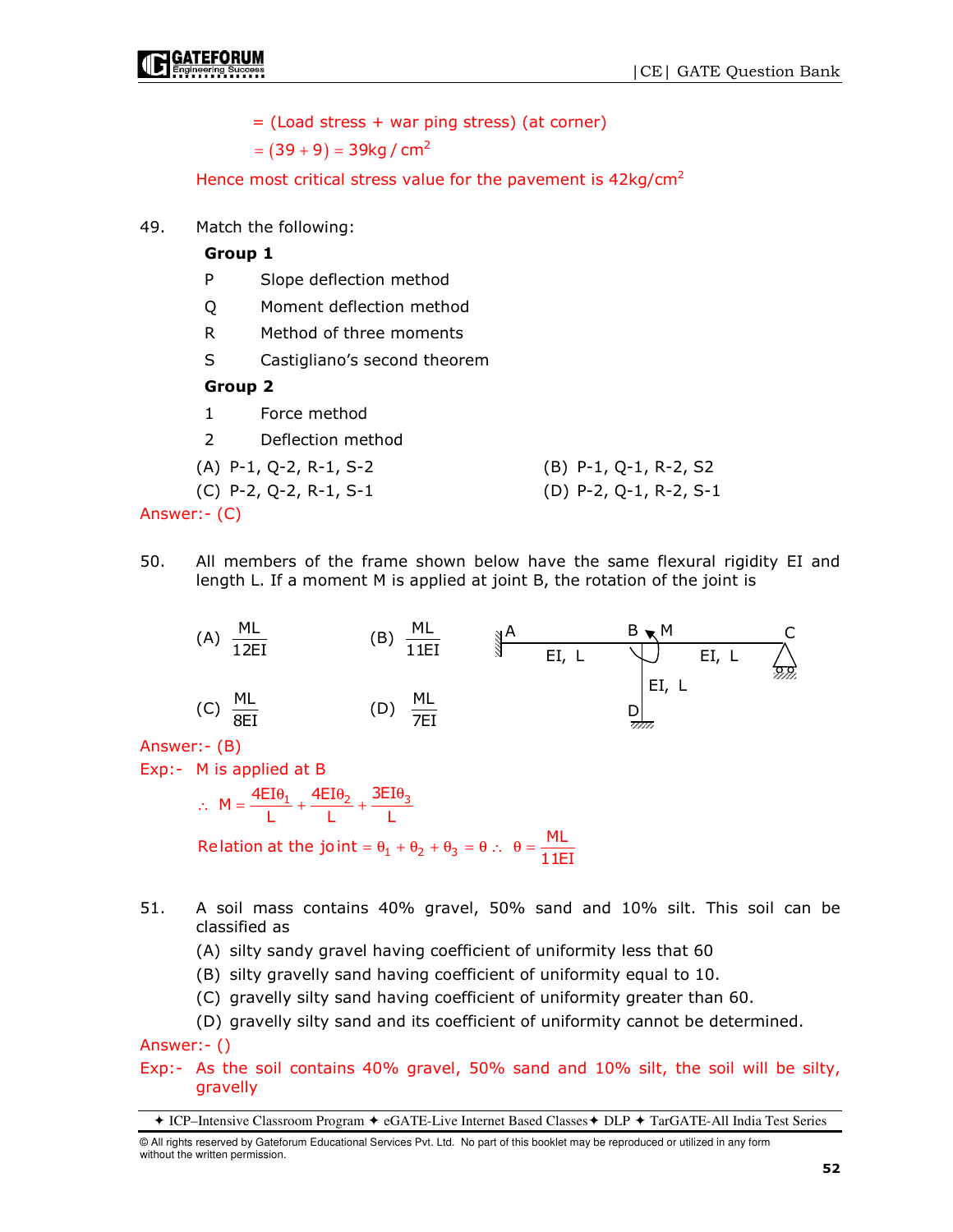- 52. A saturated soil mass has a total density 22kN  $/m<sup>3</sup>$  and water content of 10%. The bulk density and dry density of this soil are
	- (A)  $12kN/m^3$  and  $20kN/m^3$  respectively
	- (B)  $22kN/m^3$  and  $20kN/m^3$  respectively
	- (C) 19.8kN/ $m^3$  and 19.8kN/ $m^3$  respectively
	- (D)  $23.2$ kN/m<sup>3</sup> and  $19.8$ kN/m<sup>3</sup> respectively

Answer:- (B)

Exp:- Bulk density =  $22kN/m^3$ 

Dry density,  $\gamma_{d} = \frac{\gamma}{1 + \omega} = \frac{22}{1 + 0.1} = 20 \text{kN/m}^3$  $\gamma_{\rm d} = \frac{\gamma}{1 + \omega} = \frac{22}{1 + 0.1} =$ 

53. In a constant head permeameter with cross section area of  $10 \text{cm}^2$ , when the flow was taking place under a hydraulic gradient of 0.5, the amount of water collected in 60seconds is 600cc. the permeability of soil is

(A) 0.002 cm/s (B) 0.02 cm/s (C) 0.2cm/s (D) 2.0cm/s

Answer:- (D)

Exp:- In a constant head permeameter

$$
Q = K_i A
$$
  
where  $Q = \text{discharge} = \frac{600}{60} = 10 \text{cc / cm}^2$   
i = hydraulic gradient = 0.5  
A = area of cross - section = 10 cm<sup>2</sup>  
K = Permeability of soil  

$$
K = \frac{Q}{iA} = \frac{10}{0.5 \times 10} = 2 \text{cm / sec}
$$

- 54. Assuming that a river bed level does not change and the depth of water in river was 10m, 15m and 8m during the months of February, July and December respectively of a particular year. The average bulk density of the soil is  $20$ kN/m<sup>3</sup>. The density of water is  $10$ kN/m<sup>3</sup>. The effective stress at a depth of  $10$ m below the river bed during these months would be
- (A) 300kN/m<sup>2</sup> in February, 350 kN/m<sup>2</sup> July and 320kN/m<sup>2</sup> in December
- (B) 100kN/m<sup>2</sup> in February, 100 kN/m<sup>2</sup> July and 100kN/m<sup>2</sup> in December
- (C) 200kN/m<sup>2</sup> in February, 250 kN/m<sup>2</sup> July and 180kN/m<sup>2</sup> in December
- (D) 300kN/m<sup>2</sup> in February, 350 kN/m<sup>2</sup> July and 280kN/m<sup>2</sup> in December

Answer:- (B)

Exp:- Effective stress at any depth does not depend upon variation of water level above the bed of river. So,

 $\sigma = \sigma - u = rh - r_u h$ 

 $= 20 \times 10 - 10 \times 10 = 100$ kN / m<sup>2</sup> in December.

<sup>◆</sup> ICP–Intensive Classroom Program ◆ eGATE-Live Internet Based Classes ◆ DLP ◆ TarGATE-All India Test Series

<sup>©</sup> All rights reserved by Gateforum Educational Services Pvt. Ltd. No part of this booklet may be reproduced or utilized in any form without the written permission.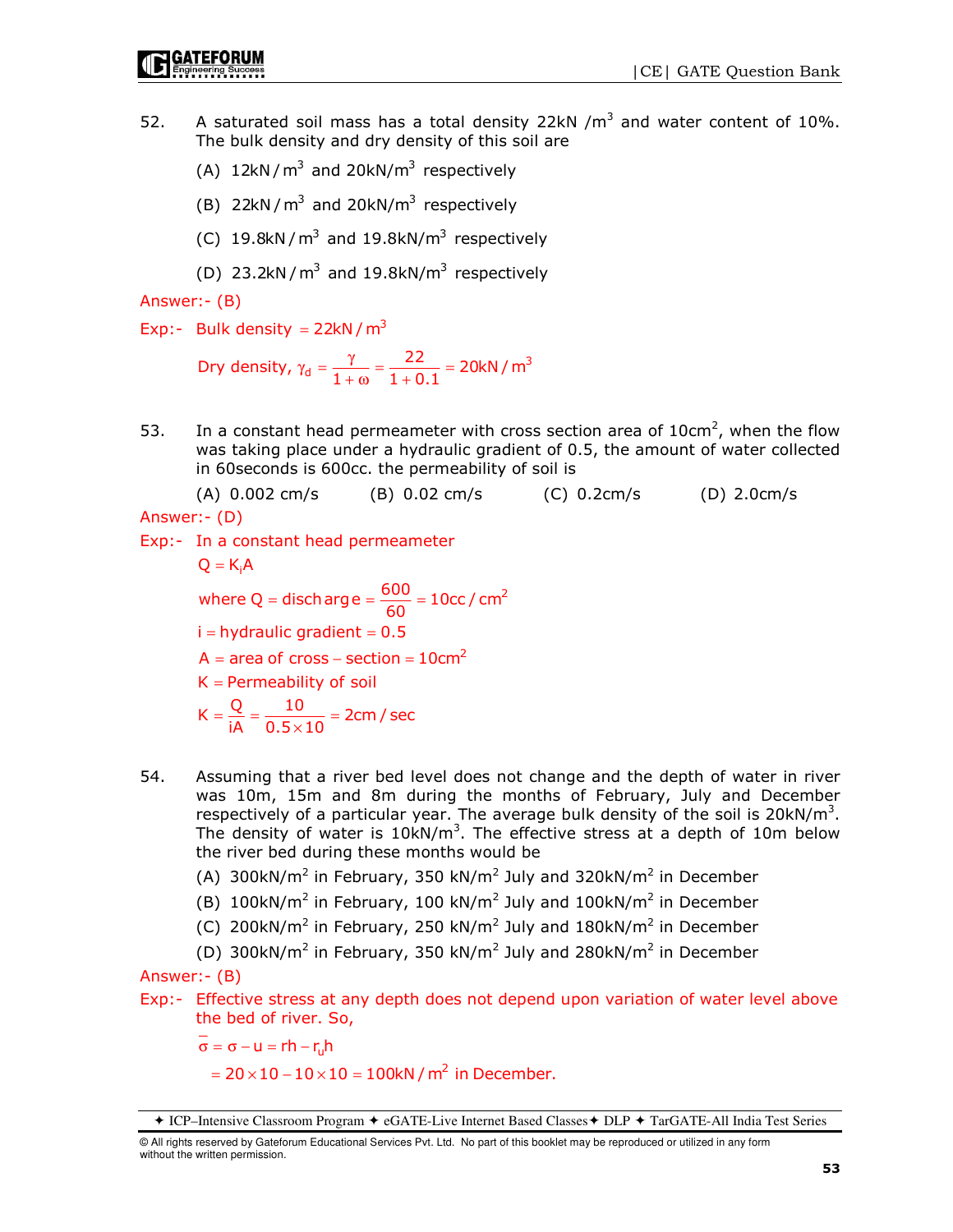55. For a tri-axial shear test conducted on a sand specimen at a confining pressure of 100kN/ $m^2$  under drained conditions, resulted in a deviator stress ( $s_1$ - $s_3$ ) at failure of 100kN/ $m^2$ . The angle of shearing resistance of the soil would be

(A) 18.43º (B) 19.47º (C) 26.56º (D) 30º

Answer:- (B)

Exp:- As  $\sigma_3$  = Confining pressure = 100kN / m<sup>2</sup>

 $\sigma_1 = \sigma_3 N_\phi + 2c\sqrt{Nd}$  (given soil sample is sandy,  $c = 0$ ) ∴  $\phi = (54.73 - 45) \times 2 = 19.47$ <sup>o</sup>  $\sigma_1-\sigma_3=$  deviator stress = 100kN /  $m^2$  $\sigma^{}_1 = 100 + \sigma^{}_3 = 100 + 100 = 200$ kN / m $^2$  $\sigma^{}_{1} = \sigma^{}_{3}$ Ν $^{}_{\phi}$ ⇒ 200 = 100N<sub>o</sub> ∴ N<sub>o</sub> =  $\frac{200}{100}$  = 2 ∴ tan<sup>2</sup>  $\left(45^{\circ} + \frac{\phi}{2}\right)$  = 2  $\Rightarrow \tan \left(45^{\circ}+\frac{\phi}{2}\right)=\sqrt{2} \Rightarrow \left(45^{\circ}+\frac{\phi}{2}\right)=54.73$ 

56. During the subsurface investigations for design of foundations, a standard penetration test was conducted at 4.5m below the ground surface. The record of number of blows is given below.

| Penetration depth (cm) | No. of blows |
|------------------------|--------------|
| $0 - 7.5$              |              |
| $7.5 - 15$             |              |
| $15 - 22.5$            |              |
| $22.5 - 30$            |              |
| $30 - 37.5$            |              |
| $37.5 - 45$            |              |

 Assuming the water table at ground level, soil as fine sand and correction factor for overburden as 1.0, the corrected 'N' value for the soil would be

Answer:- (C)

Exp:- Assuming the water table at ground level, soil as fine sand and correction factor for overburden as 1.0, the corrected 'N' value for the soil would be 21.

- 57. For two infinite slopes (one in dry condition and other in submerged condition) in a sand deposit having the angle of shearing resistance 30º, factor of safety was determined as 1.5 (for both slopes). The slope angles would have been
	- (A) 21.05º for dry slope and 21.05º for submerged slope
	- (B) 19.47º for dry slope and 18.40º for submerged slope
	- (C) 18.4º for dry slope and 21.05º for submerged slope
	- (D) 22.6º for dry slope and 19.47º for submerged slope

◆ ICP–Intensive Classroom Program ◆ eGATE-Live Internet Based Classes ◆ DLP ◆ TarGATE-All India Test Series

© All rights reserved by Gateforum Educational Services Pvt. Ltd. No part of this booklet may be reproduced or utilized in any form without the written permission.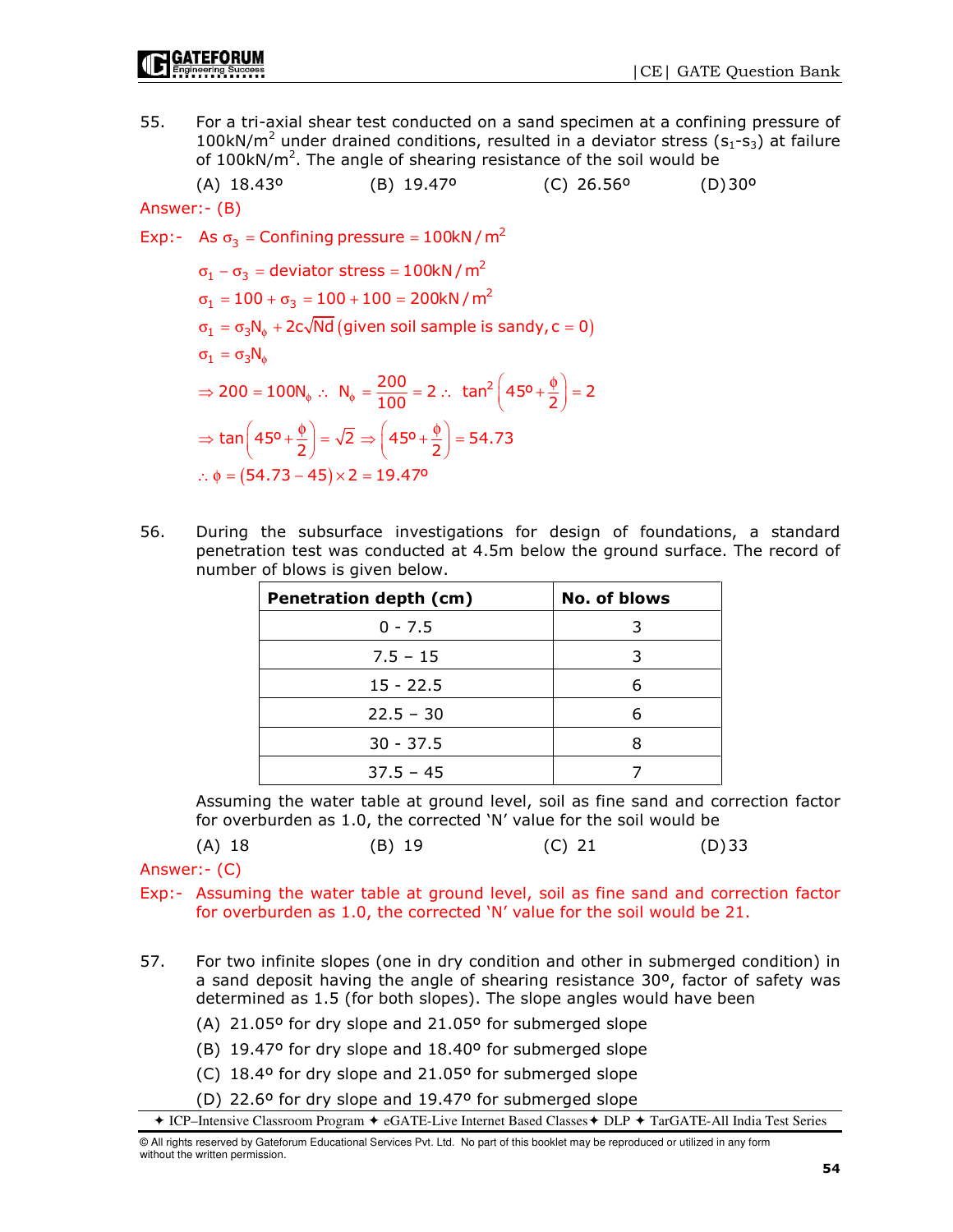Answer:- (A)

- Exp:- Infinite slope, for dry soil F.S. =  $\frac{\tan \phi}{\tan \theta}$  $=\frac{\tan \phi}{\sqrt{2}}$  $i = \tan^{-1} \left( \frac{\tan \phi}{\mathsf{F.S}} \right) = \tan^{-1} \left( \frac{\tan 30}{1.5} \right) = 21.05^{\circ}$ For submersed condition, F.S =  $\frac{\tan \phi}{\tan i}$ ∴ i =  $21.05$ <sup>o</sup>  $=\tan^{-1}\left(\frac{\tan\phi}{\mathsf{F.S}}\right)=\tan^{-1}\left(\frac{\tan 30}{1.5}\right)=$  $=\frac{\tan \phi'}{2}$
- 58. A strip footing (8m wide) is designed for a total settlement of 40mm. The safe bearing capacity (shear) was  $150$ kN/m<sup>2</sup> and safe allowable soil pressure was  $100kN/m<sup>2</sup>$ . Due to importance of the structure, now the footing is to be redesigned for total settlement of 25mm. the new width of the footing will be

(A) 5m (B) 8m (C) 12m (D) 12.8m

Answer:- (D)

Exp:- The new width of the footing will be 12.8m

- 59. A 3m high retaining wall is supporting a saturated sand (saturated due to capillary action) of bulk density 18 kN/m<sup>2</sup> and angle of shearing resistance 30°. The change in magnitude of active earth pressure at the base due to rise in ground water table from the base of the footing to the ground surface shall ( $γ_w = 10kN/m^3$ )
	- (A) increase by 20  $kN/m^2$ (B) decrease by 20  $kN/m^2$
	- (C) increase by 30 kN/m<sup>2</sup> (D) decrease by 30 kN/m<sup>2</sup>

Answer:- (B)

- Exp:- The change in magnitude of active earth pressure at the base due to rise in ground water table from the base of the footing to the ground surface shall decrease by 20kN/m<sup>2</sup>
- 60. Critical depth at a section of a rectangular channel is 1.5m. The specific energy at that section is

(A) 0.75m (B) 1.0m (C) 1.5m (D) 2.25m

Answer:- (D)

Exp:- Specific energy at critical depth for a rectangular channel (critical depth of 1.5m)

is  $\frac{3}{2}y_i = \frac{3}{2} \times 1.5 = 2.25$ m

61. A partially open sluice gate discharges water into a rectangular channel. The tail water depth in the channel is 3mm and Froude number is  $\frac{1}{1}$  $2\sqrt{2}$ . If a free hydraulic jump is to be formed at a downstream of the sluice gate after the vena contracta of the jet coming out of sluice gate, the sluice gate opening should be (coefficient of contraction  $C_c = 0.9$ ) (A) 0.3m (B) 0.4m (C) 0.69m (D) 0.9m

ICP–Intensive Classroom Program eGATE-Live Internet Based Classes DLP TarGATE-All India Test Series

<sup>©</sup> All rights reserved by Gateforum Educational Services Pvt. Ltd. No part of this booklet may be reproduced or utilized in any form without the written permission.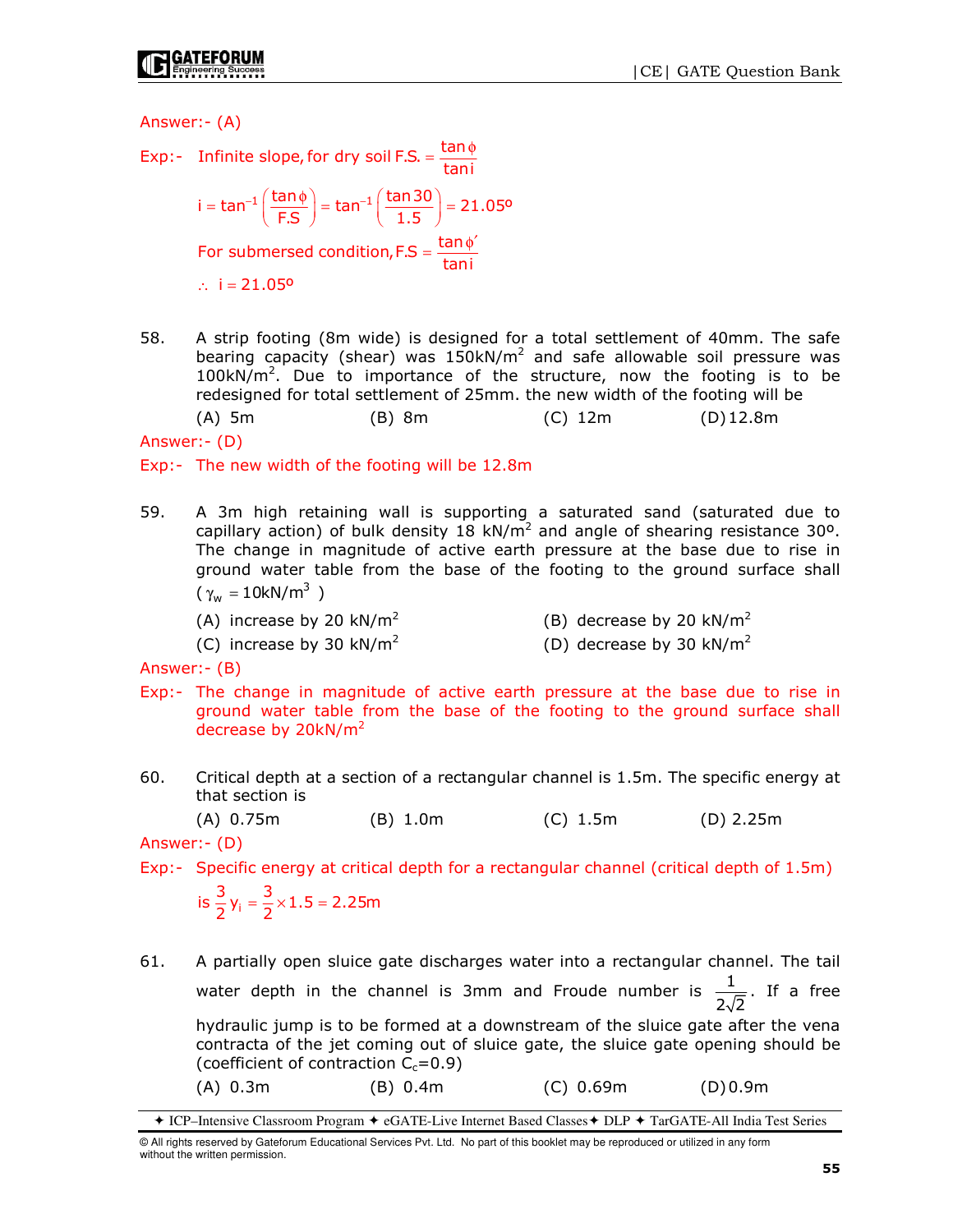## Answer:- (C)

Exp:- The sluice gate opening should be (co-efficient or contraction  $C_c=0.9$ ) 0.69m

62. A stream function is given by

$$
Y=2x^{2}y+\left( x+1\right) y^{2}
$$

The flow rate across a line joining points  $A(3,0)$  and  $B(0,2)$  is

(A)  $0.4$ units (B)  $1.1$  units (C)  $4$  units (D) 5 units Answer:- (C)

Exp:- The flow rate across the line joining  $A(3, 0)$  and  $B(0, 2)$ 

$$
Q = (\gamma_2 - \gamma_1) \times 1
$$

Where,  $y_2$  = value of the stream function for the curve boundary through point B, and  $y_1$  = value of stream function for straight horizontal boundary through point A

$$
\psi_2 = \left\{ 2x^2y + (x+1)y^2 \right\}_{(0,2)} = \left\{ 2 \times 0^2 \times 2 + (0+1)2^2 \right\} = 4
$$
  

$$
\psi_1 = \left\{ (x+1)y^2 \right\}_{(3,0)} = (3+1) \times 0^2 = 0, Q = (4-0) = 4 \text{ unit}
$$

63. Cross-section of an object (having same section normal to the paper) submerged into a fluid consists of a square of sides 2m and triangle as shown in the figure. The object is hinged at point P that is one meter below the fluid free surface. If the object is to be kept in the position as shown in the figure, the value of  $x'$ should be



Answer:- (A)

Exp:- Net down force in I =  $v(d - r)g$  = weight buoyancy

where,  $v =$  velocity of I

 $d =$  density of object

 $r =$  density of fluid

Moment of  $I =$  Moment of II about P

Taking unit length of object, let  $v_1$  be the velocity of II

$$
v\left(d-r\right)g \times \frac{2}{2} = v_1\left(d-r\right)g \times \frac{x}{3} \Rightarrow x^2 = 12 \Rightarrow x = 2\sqrt{3}
$$

◆ ICP–Intensive Classroom Program ◆ eGATE-Live Internet Based Classes ◆ DLP ◆ TarGATE-All India Test Series

© All rights reserved by Gateforum Educational Services Pvt. Ltd. No part of this booklet may be reproduced or utilized in any form without the written permission.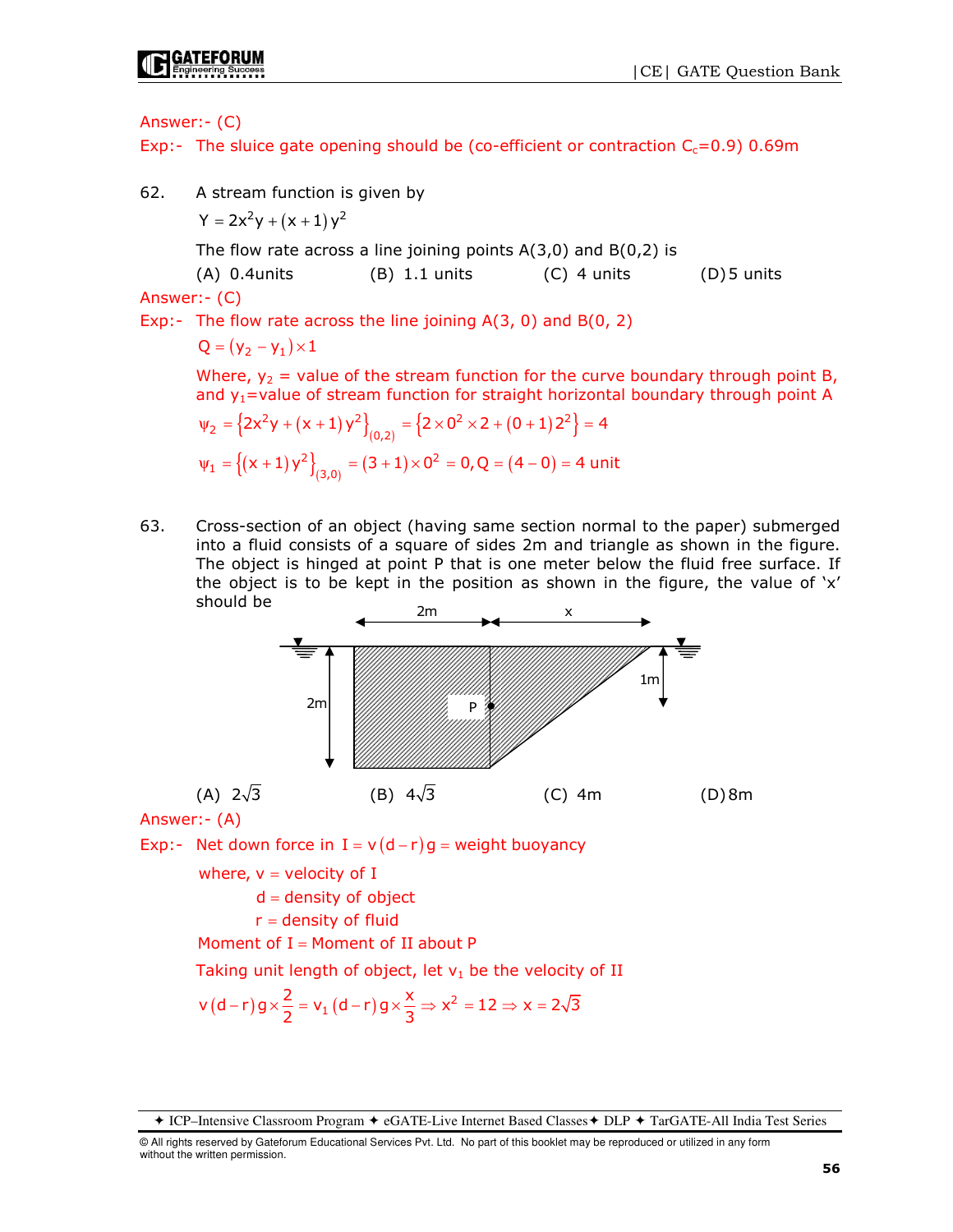64. The circulation 'G' around a circle of radius 2units for the velocity field  $u=2x+3y$ and  $v = -2y$  is

(A)  $-6\pi$ units (B)  $-12\pi$ units (C)  $-18\pi$ units (D)  $-24\pi$ units

Answer:- (B)

- Exp:- The circulation 'G' around a circle of radius 2 units for the velocity field  $u = 2x + 3y$  and  $v = -2y$  is  $-12\pi$  units
- 65. A tank and a deflector are placed on a frictionless trolley. The tank issues water jet (mass density of water =  $1000 \text{kg/m}^3$ ), which strikes the deflector and turns by 45º. If the velocity of jet leaving the deflector is 4m/s and discharge is  $0.1 \text{m}^3/\text{s}$ , the force recorded by the spring will be



Answer:- (C)

Exp:- The force exerted on fluid in 'x' direction

= rQ  $(V_{2x} - V_{1x})$  = rQ  $(v \cos 45^{\circ} - 0)$  = rgQv cos 45°

$$
=1000\times 0.1\times 4\times \frac{1}{\sqrt{2}}=\frac{400}{\sqrt{2}}=200\sqrt{2}N
$$

 $\therefore$  Force recorded by the spring = Force exerted on fluid in 'x' direction =  $200\sqrt{2N}$ 

66. Two observation wells penetrated into a confined aquifer and located 1.5km apart in the direction of flow, indicate head of 45m and 20m. if the coefficient of permeability of the aquifer is 30m/day and porosity is 0.25, the time of travel of an inert tracer from one well to another is

 (A) 416.7days (B) 500days (C) 750 days (D) 3000 days Answer:- (C)

Exp:- Velocity of travel Velocity discharged

or travel = 
$$
\frac{1}{1 + \frac{1}{1 + \frac{1}{1 + \frac{1}{1 + \frac{1}{1 + \frac{1}{1 + \frac{1}{1 + \frac{1}{1 + \frac{1}{1 + \frac{1}{1 + \frac{1}{1 + \frac{1}{1 + \frac{1}{1 + \frac{1}{1 + \frac{1}{1 + \frac{1}{1 + \frac{1}{1 + \frac{1}{1 + \frac{1}{1 + \frac{1}{1 + \frac{1}{1 + \frac{1}{1 + \frac{1}{1 + \frac{1}{1 + \frac{1}{1 + \frac{1}{1 + \frac{1}{1 + \frac{1}{1 + \frac{1}{1 + \frac{1}{1 + \frac{1}{1 + \frac{1}{1 + \frac{1}{1 + \frac{1}{1 + \frac{1}{1 + \frac{1}{1 + \frac{1}{1 + \frac{1}{1 + \frac{1}{1 + \frac{1}{1 + \frac{1}{1 + \frac{1}{1 + \frac{1}{1 + \frac{1}{1 + \frac{1}{1 + \frac{1}{1 + \frac{1}{1 + \frac{1}{1 + \frac{1}{1 + \frac{1}{1 + \frac{1}{1 + \frac{1}{1 + \frac{1}{1 + \frac{1}{1 + \frac{1}{1 + \frac{1}{1 + \frac{1}{1 + \frac{1}{1 + \frac{1}{1 + \frac{1}{1 + \frac{1}{1 + \frac{1}{1 + \frac{1}{1 + \frac{1}{1 + \frac{1}{1 + \frac{1}{1 + \frac{1}{1 + \frac{1}{1 + \frac{1}{1 + \frac{1}{1 + \frac{1}{1 + \frac{1}{1 + \frac{1}{1 + \frac{1}{1 + \frac{1}{1 + \frac{1}{1 + \frac{1}{1 + \frac{1}{1 + \frac{1}{1 + \frac{1}{1 + \frac{1}{1 + \frac{1}{1 + \frac{1}{1 + \frac{1}{1 + \frac{1}{1 + \frac{1}{1 + \frac{1}{1 + \frac{1}{1 + \frac{1}{1 + \frac{1}{1 + \frac{1}{1 + \frac{1}{1 + \frac{1}{1 + \frac{1}{1 + \frac{1}{1 + \frac{1}{1 + \frac{1}{1 + \frac{1}{1 + \frac{1}{1 + \frac{1}{1 + \frac{1}{1 + \frac{1}{1 + \frac{1}{1 + \frac{1}{1 + \frac{1}{1 + \frac{1}{1 + \frac{1}{1 + \frac{1}{1 + \
$$

$$
= \frac{ki}{n} = \frac{30 \times (45 - 20)}{1.5 \times 1000 \times 0.25} = 2m / day
$$

∴ The time of travel of an inert tracer from one wall to another is

$$
=\frac{1.5\times1000}{2}=750 \text{ days}
$$

ICP–Intensive Classroom Program eGATE-Live Internet Based Classes DLP TarGATE-All India Test Series

<sup>©</sup> All rights reserved by Gateforum Educational Services Pvt. Ltd. No part of this booklet may be reproduced or utilized in any form without the written permission.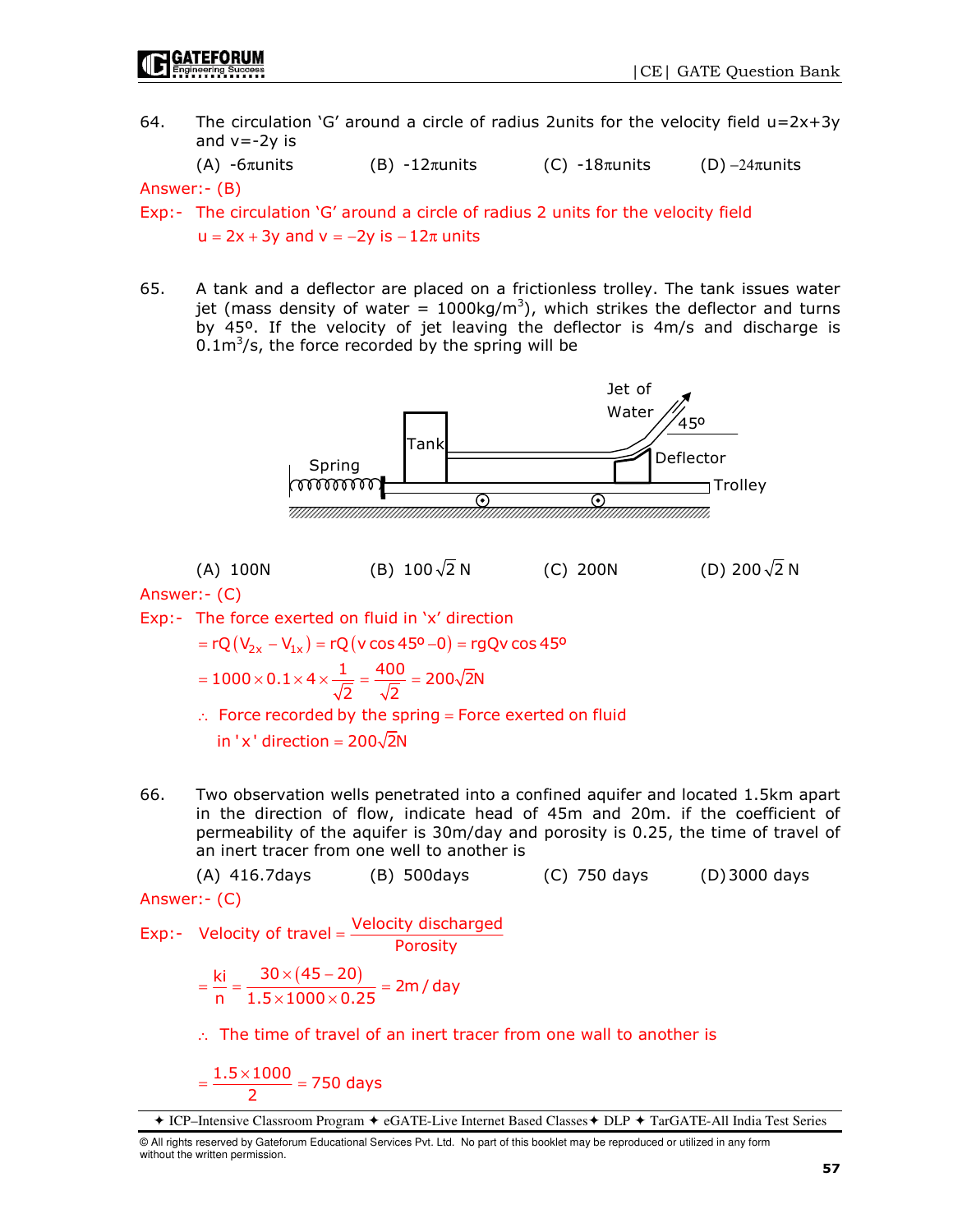67. A triangular irrigation lined canal carries a discharge of  $25m^3/s$  at bed slope = 1/6000. If the side slopes of the canal are 1:1 and Manning's coefficient is 0.018, the central depth of flow is equal to



68. Uplift pressures at points E and D (figure A) of a straight horizontal floor of negligible thickness with a sheet pile at downstream end are 28% and 20%, respectively. If the sheet pile is upstream end of the floor (Figure B), the uplift pressures at points  $D_1$  and  $C_1$  are



69. A launching apron is to be designed at downstream of a weir for discharge intensity of 6.5  $m^3/s/m$ . For the design of launching aprons the scour depth is taken two times of Lacey scour depth. The silt factor of the bed material is unity. If the tailwater depth is 4.4m, the length of launching apron in the launched position is

<sup>◆</sup> ICP–Intensive Classroom Program ◆ eGATE-Live Internet Based Classes ◆ DLP ◆ TarGATE-All India Test Series

<sup>©</sup> All rights reserved by Gateforum Educational Services Pvt. Ltd. No part of this booklet may be reproduced or utilized in any form without the written permission.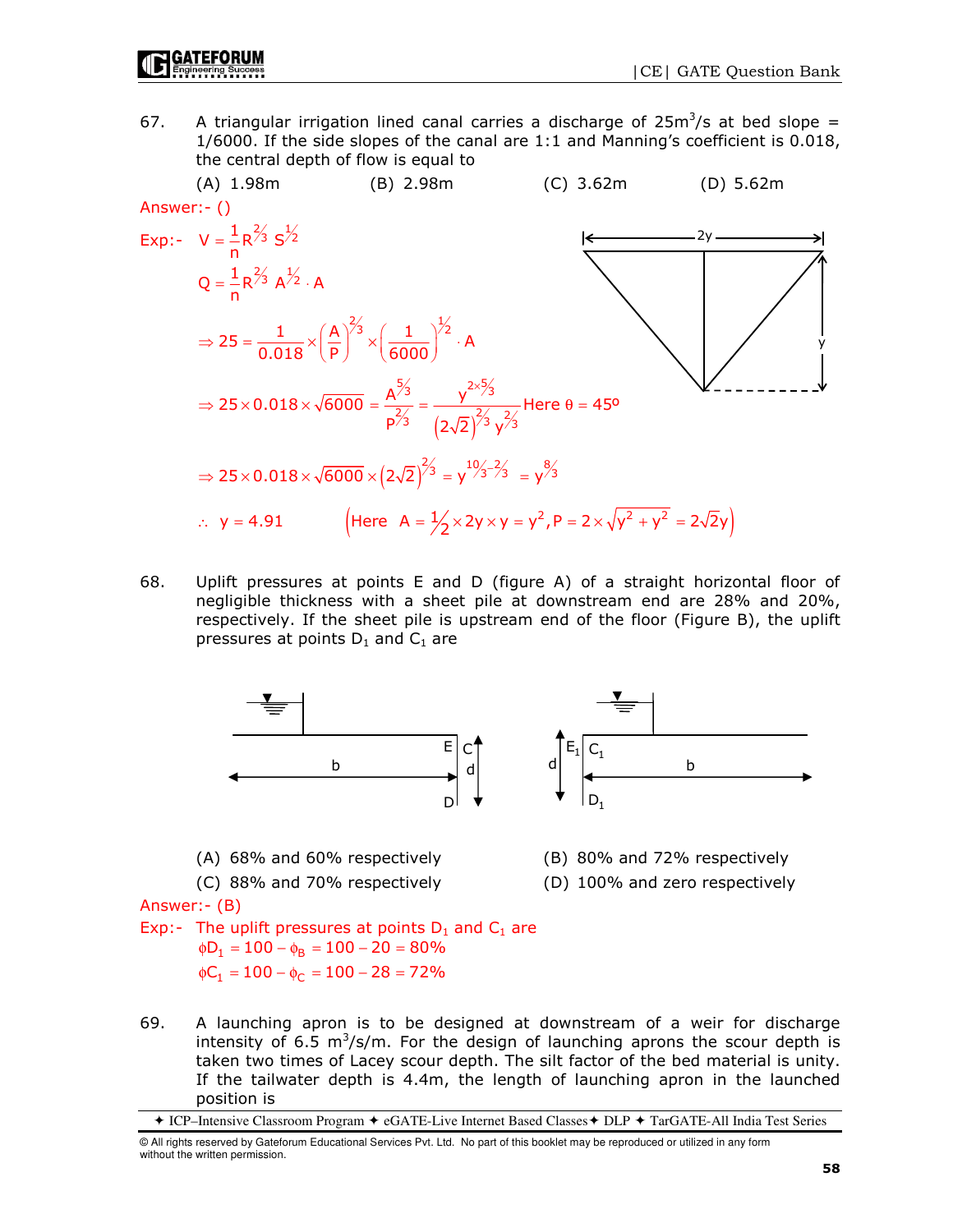|               | (A) $\sqrt{5}$ m                                                                             | $(B)$ 4.7m                                                                                                                                       | $(C)$ 5m                        | $(D)$ 5 $\sqrt{5}$ m |  |  |  |  |
|---------------|----------------------------------------------------------------------------------------------|--------------------------------------------------------------------------------------------------------------------------------------------------|---------------------------------|----------------------|--|--|--|--|
| Answer: (C)   |                                                                                              |                                                                                                                                                  |                                 |                      |  |  |  |  |
|               |                                                                                              | Exp:- The length of launching apron in the launched position is 5m                                                                               |                                 |                      |  |  |  |  |
| 70.           |                                                                                              | The culturable commanded area for a distributary is 2 x $10^8$ m <sup>2</sup> . The intensity of                                                 |                                 |                      |  |  |  |  |
|               |                                                                                              | irrigation for a crop is 40%. If kor water depth and kor period for the crop are<br>14cm and 4 weeks, respectively, the peak demand discharge is |                                 |                      |  |  |  |  |
|               |                                                                                              | (A) $2.63 \text{m}^3/\text{s}$ (B) $4.63 \text{m}^3/\text{s}$ (C) $8.58 \text{m}^3/\text{s}$ (D) $11.58 \text{m}^3/\text{s}$                     |                                 |                      |  |  |  |  |
| Answer: - (B) |                                                                                              |                                                                                                                                                  |                                 |                      |  |  |  |  |
|               |                                                                                              | Exp:- The Kor water depth = $14cm$ , Kor period for Crop = $4$ weeks                                                                             |                                 |                      |  |  |  |  |
|               | Kor demand = $\frac{864 \times \text{Kor period for Crop}}{\text{Kor water depth for crop}}$ |                                                                                                                                                  |                                 |                      |  |  |  |  |
|               | $=\frac{864\times28 \, \text{(days)}}{14} = 1728 \text{ ha / cumec}$                         |                                                                                                                                                  |                                 |                      |  |  |  |  |
|               | Intensity of irrigation for a crop = $40\%$                                                  |                                                                                                                                                  |                                 |                      |  |  |  |  |
|               | Crop area = $0.4 \times 2 \times 10^8$ m <sup>2</sup> = $0.8 \times 10^4$ ha                 |                                                                                                                                                  |                                 |                      |  |  |  |  |
|               |                                                                                              | $\therefore$ The peak demand discharge = $\frac{0.8 \times 10^4}{1728}$ = 4.63m <sup>3</sup> / sec                                               |                                 |                      |  |  |  |  |
| 71.           |                                                                                              | If tomato juice is having a pH of 4.1, the hydrogen ion concentration will be                                                                    |                                 |                      |  |  |  |  |
|               | (A) $10.94 \times 10^{-5}$ mol/L                                                             |                                                                                                                                                  | (B) 9.94 $\times 10^{-5}$ mol/L |                      |  |  |  |  |
|               | (C) 8.94 $\times 10^{-5}$ mol/L                                                              |                                                                                                                                                  | (D) 7.94 $\times 10^{-5}$ mol/L |                      |  |  |  |  |
|               | Answer: - (D)                                                                                |                                                                                                                                                  |                                 |                      |  |  |  |  |
|               | Exp:- The pH of tomato juice = $4.1$                                                         |                                                                                                                                                  |                                 |                      |  |  |  |  |
|               | We know $pH = -log_{10}[H^+]$                                                                |                                                                                                                                                  |                                 |                      |  |  |  |  |
|               | $\Rightarrow$ 4.1 = - $log_{10}[H^+]$                                                        |                                                                                                                                                  |                                 |                      |  |  |  |  |
|               | $\Rightarrow$ -4.1 = $log_{10}[H^+]$                                                         |                                                                                                                                                  |                                 |                      |  |  |  |  |

Q Metabolism of biodegradable organics

P Suspended solids concentration

∴ H<sup>+</sup> =  $10^{-4.1}$  = 7.94 ×  $10^{-5}$ mol / L

R Bacterial concentration<br>S Coagulant dose Coagulant dose

Group 2

Group 1

test.

GATEFORUM

- 1 BOD
- 2 MPN
- 3 Jar test
- **Turbidity**

72. Group 1 contains some properties of water / wastewater and group 2 contains list

of some tests on water / waste water. Match the property with corresponding

© All rights reserved by Gateforum Educational Services Pvt. Ltd. No part of this booklet may be reproduced or utilized in any form without the written permission.

<sup>◆</sup> ICP–Intensive Classroom Program ◆ eGATE-Live Internet Based Classes ◆ DLP ◆ TarGATE-All India Test Series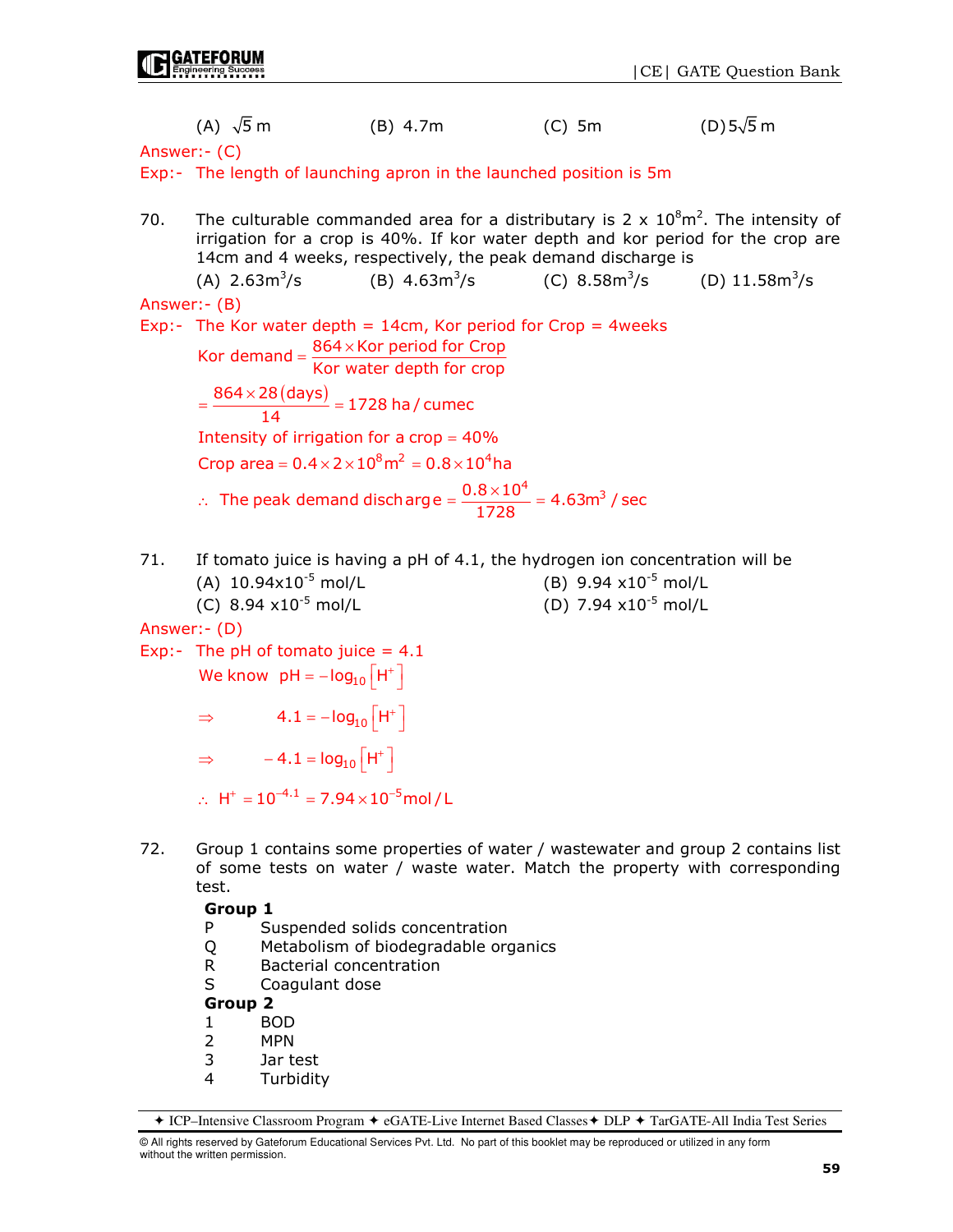- (A) P-2, Q-1, R-4, S-3 (B) P-4, Q-1, R-2, S-3
- (C) P-2, Q-4, R-1, S-3 (D) P-4, Q-2, R-1, S-3

## Answer:- (B)

73. Match the following

## Group 1

- P Thickening of sludge
- Q Stabilization of sludge
- R Conditioning of sludge
- S Reduction of sludge

## Group 2

- 1 Decrease in volume of sludge by chemical oxidation
- 2 Separation of water by heat or chemical treatment
- 3 Digestion of sludge
- 4 Separation of water of flotation or gravity
- (A) P-4, Q-3, R-1, S-2 (B) P-3, Q-2, R-4, S-1
- (C) P-4, Q-3, R-2, S-1 (D) P-2, Q-1, R-3, S-4

Answer:- (A)

74. Match the following

## Group 1

- P Release valve
- Q Check valve
- R Gate valve
- S Pilot valve

## Group 2

- 1 Reduce high inlet pressure to lower outlet pressure
- 2 Limit the flow of water to single direction
- 3 Remove air from the pipeline
- 4 Stopping the flow of water in the pipeline

| $(A)$ P-3, Q-2, R-4, S-1 | $(B)$ P-4, Q-2, R-1, S-3 |
|--------------------------|--------------------------|
| (C) P-3, Q-4, R-2, S-1   | (D) P-1, Q-2, R-4, S-3   |

Answer:- (A)

75. In a certain situation, wastewater discharged into a river, mixes with the river water instantaneously and completely. Following is the data available

Waste water: DO = 2.00mg/L

 $Discharge\ rate = 1.10 m^3/s$ 

<sup>◆</sup> ICP–Intensive Classroom Program ◆ eGATE-Live Internet Based Classes ◆ DLP ◆ TarGATE-All India Test Series

<sup>©</sup> All rights reserved by Gateforum Educational Services Pvt. Ltd. No part of this booklet may be reproduced or utilized in any form without the written permission.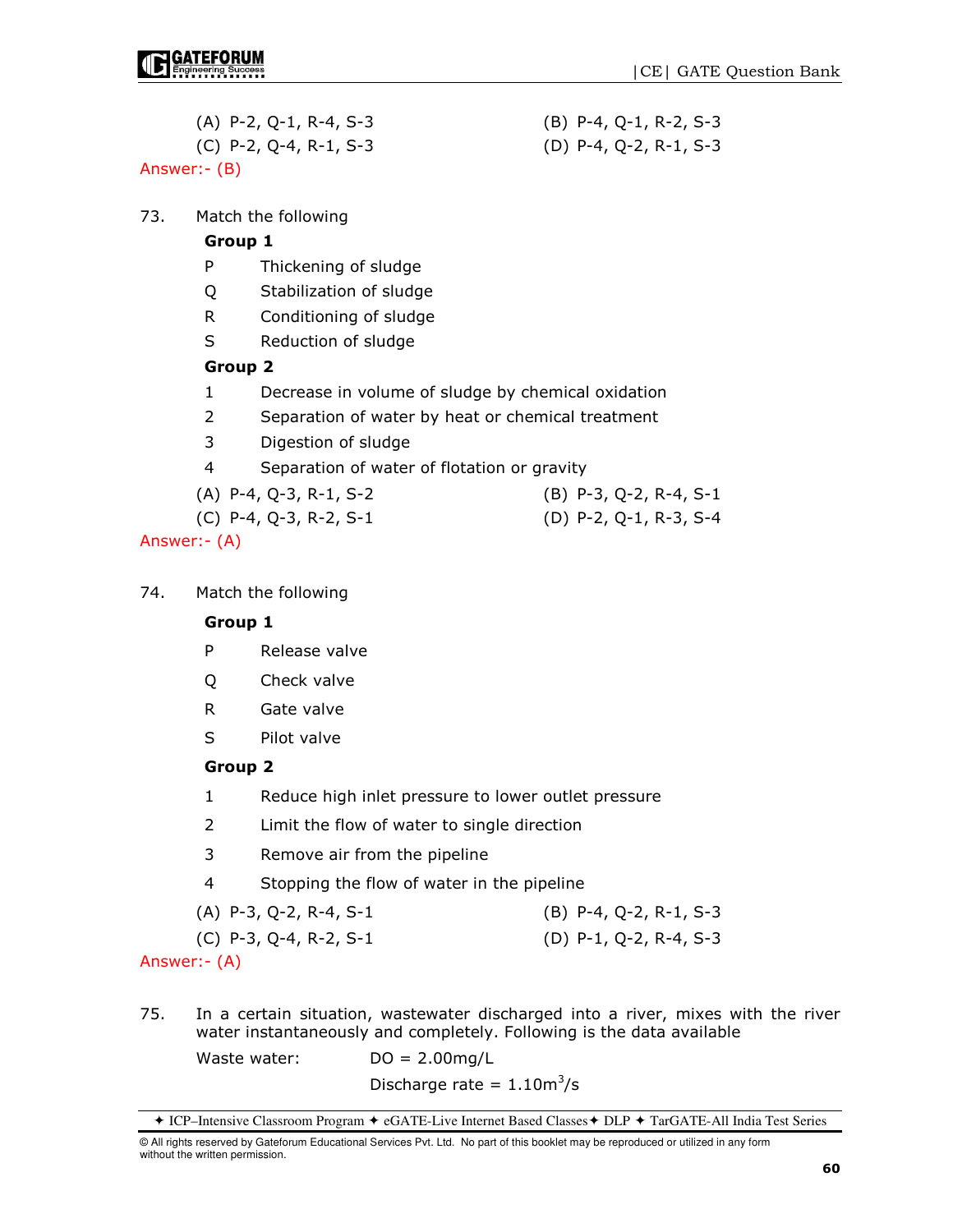River water:  $DO = 8.3$  mg/L  $F$ low rate = 8.70 m<sup>3</sup>/s Temperature = 20ºC Initial amount of DO in the mixture of waste and river shall be (A) 5.3mg/L (B) 6.5mg/L (C) 7.6mg/L (D) 8.4mg/L Answer:- (C) Exp:- Waste water  $DO = 2.00$ mg / L  $(1.1 + 8.7)$ DO in mixture =  $\frac{2 \times 1.1 + 8.3 \times 8.7}{(1.1 + 8.7)}$  = 7.59m<sup>3</sup> / sec River water  $DO = 8.3mg/L$ i.e. 7.6mg / L  $=\frac{2\times1.1+8.3\times8.7}{(1.1+8.7)}$ 76. A circular primary clarifier processes an average flow of 5005  $m^3/d$  of municipal wastewater. The overflow rate is  $35m^3/m^2d$ . The diameter of the clarifier shall be (A) 10.5m (B) 11.5m (C) 12.5m (D) 13.5m Answer:- (D) Exp:- Over flow rate =  $35m<sup>3</sup>$  /  $m<sup>2</sup>d$ 

the average flow =  $5005m<sup>3</sup>$  / d

Flow area =  $\frac{\text{average flow rate}}{\text{over flow rate}} = \frac{5005}{35} = 143 \text{m}^2$ 

∴  $\frac{\pi}{4}d^2 = 143$  ∴ The diameter of clarifier shall be

$$
d = \sqrt{\frac{143 \times 4}{\pi}} = 13.5m
$$

77. A transport company operates a scheduled daily truck service between P and city Q. One-way journey time between these two cities is 85 hours. A minimum layover time of 5 hours is to be provided at each city. How many trucks are required to provide this service?

(A) 4 (B) 6 (C) 7 (D) 8

Answer:- (D)

Exp:- Total, trucks required to provide the service is 8

78. A single lane unidirectional highway has a design speed of 65kmph. The perception-brake-reaction time of drivers is 2.5 seconds and the average length of vehicles is 5m. The coefficient of longitudinal friction of the pavement is 0.4. the capacity of this road in terms of vehicles per hour per lane is

 (A) 1440 (B) 750 (C) 710 (D) 680 Answer:- (C) Exp:- Let  $V =$  velocity of vehicle in Km/h  $L =$  Length of vehicle  $(m)$ 

<sup>+</sup> ICP–Intensive Classroom Program + eGATE-Live Internet Based Classes + DLP + TarGATE-All India Test Series

<sup>©</sup> All rights reserved by Gateforum Educational Services Pvt. Ltd. No part of this booklet may be reproduced or utilized in any form without the written permission.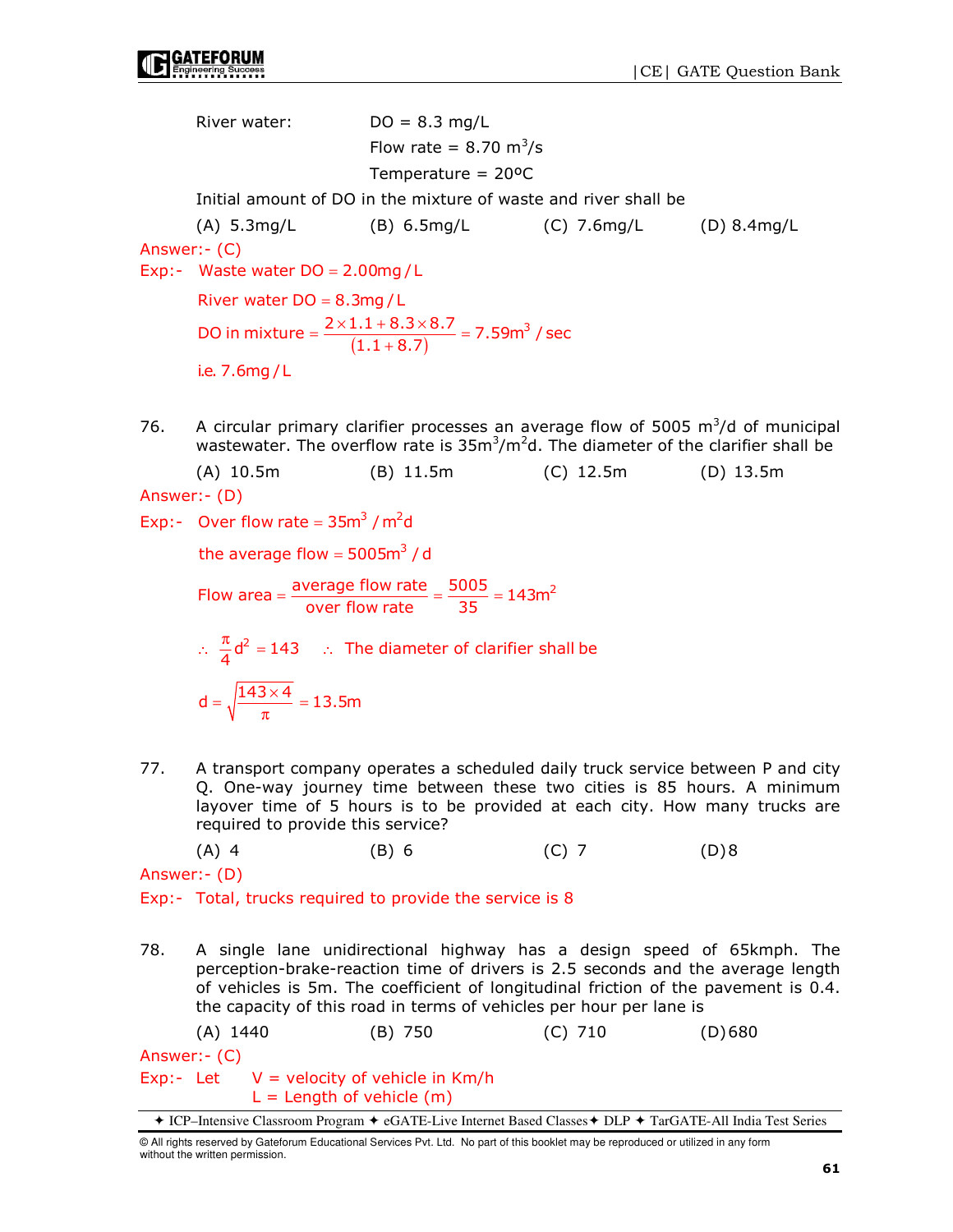C = 1000 
$$
\frac{V}{S}
$$
  
\nS = 0.278vt +  $\frac{V^2}{254F}$  + L  
\n= 0.278 × 65 × 2.5 +  $\frac{65^2}{254 × 0.4}$  + 5  
\n= 45.175 + 41.58 + 5 = 91.75m  
\n∴ C = 100  $\frac{V}{S}$  =  $\frac{1000 × 65}{91.75}$  = 708.32

i.e. 710 (Approx) vehicles / hr

79. The following observations were made of an axle-load survey on a road

| <b>Axle Load (kN)</b> | <b>Repetitions per day</b> |
|-----------------------|----------------------------|
| 35-45                 | 800                        |
| 75-85                 |                            |

 The standard axle load is 80kN. Equivalent daily number of repetitions for the standard axle – load are

(A) 450 (B) 480 (C) 800 (D) 1200

Answer:- (A)

Exp:- Daily number of repetitions for the standard axle – load are 450

80. A road is having a horizontal curve of 400m radius on which a super-elevation of 0.07 is provided. The coefficient of lateral friction mobilized on the curve when a vehicle is travelling at 100kmph is (A) 0.07 (B) 0.13 (C) 0.15 (D) 0.4

Answer:- (B)

Exp:- Here R = 400m,  $e = 0.7$  and V = 100km/hr

From formula we get 
$$
e + f = \frac{V^2}{127R}
$$
.  $F = \frac{V^2}{127R} - e = \frac{100^2}{127 \times 400} - 0.07 = 0.126 = 0.13$ 

#### Statement for Linked Answer Questions: 81a & 81b

 Given a>0, we wish to calculate its reciprocal value 1/a by using Newton Raphson method for  $f(x) = 0$ 

81a. The Newton Raphson algorithm for the function will be

(A) 
$$
x_{K+1} = \frac{1}{2} \left( x_K + \frac{a}{x_K} \right)
$$
 (B)  $x_{K+1} = \left( x_K + \frac{a}{2} x_K^2 \right)$  (C)  $x_{K+1} = 2x_K - ax_K^2$  (D)  $x_{K+1} = x_K - \frac{a}{2} x_K^2$ 

Answer:- (C)

Exp:- The Newton Raphson algorithm for the function will be  $X_{k+1} = 2X_k - ax_k^2$ 

ICP–Intensive Classroom Program eGATE-Live Internet Based Classes DLP TarGATE-All India Test Series

<sup>©</sup> All rights reserved by Gateforum Educational Services Pvt. Ltd. No part of this booklet may be reproduced or utilized in any form without the written permission.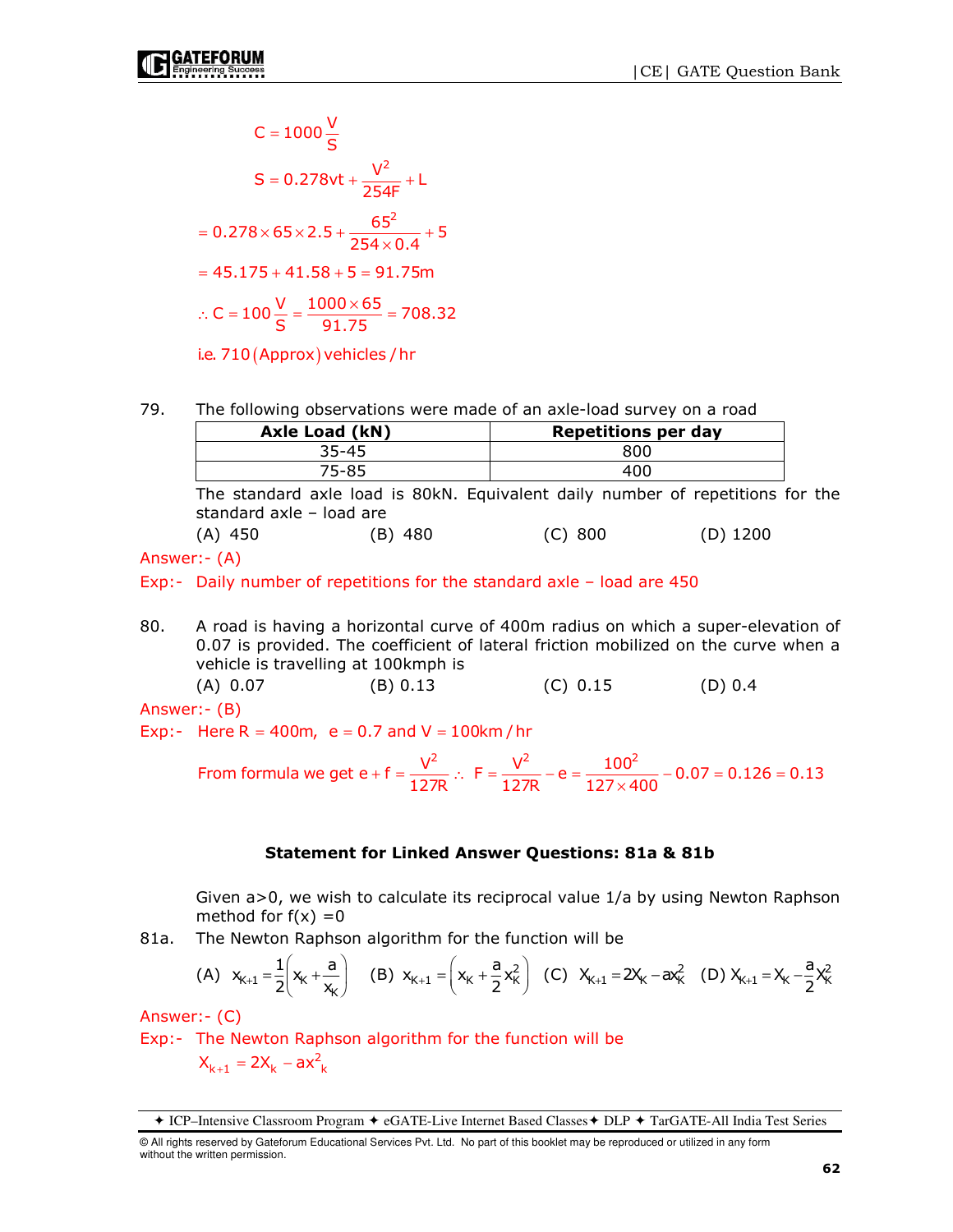81b. For a=7 and starting with  $x_0=0.2$ , the first two iterations will be (A) 0.11, 0.1299 (B) 0.12, 0.1392 (C) 0.12, 0.1416 (D) 0.13, 0.1428

Answer:- (B)

Exp:- The first two iterations will be 0.12, 0.1392

#### Statement for Linked Answer Questions: 82a & 82b

 A truss is shown in the figure. Members are to equal cross section A and same modulus of elasticity E. A vertical force P is applied at point C.





82b. Deflection of the point C is



(A) 
$$
\frac{(2\sqrt{2}+1)}{2} \frac{L}{EA}
$$
 (B)  $\sqrt{2} \frac{L}{EA}$ 

(C) 
$$
(2\sqrt{2} + 1)\frac{L}{EA}
$$
 (D)  $(\sqrt{2} + 1)\frac{L}{EA}$ 

Answer:- (A) Exp:-

◆ ICP–Intensive Classroom Program ◆ eGATE-Live Internet Based Classes ◆ DLP ◆ TarGATE-All India Test Series

<sup>©</sup> All rights reserved by Gateforum Educational Services Pvt. Ltd. No part of this booklet may be reproduced or utilized in any form without the written permission.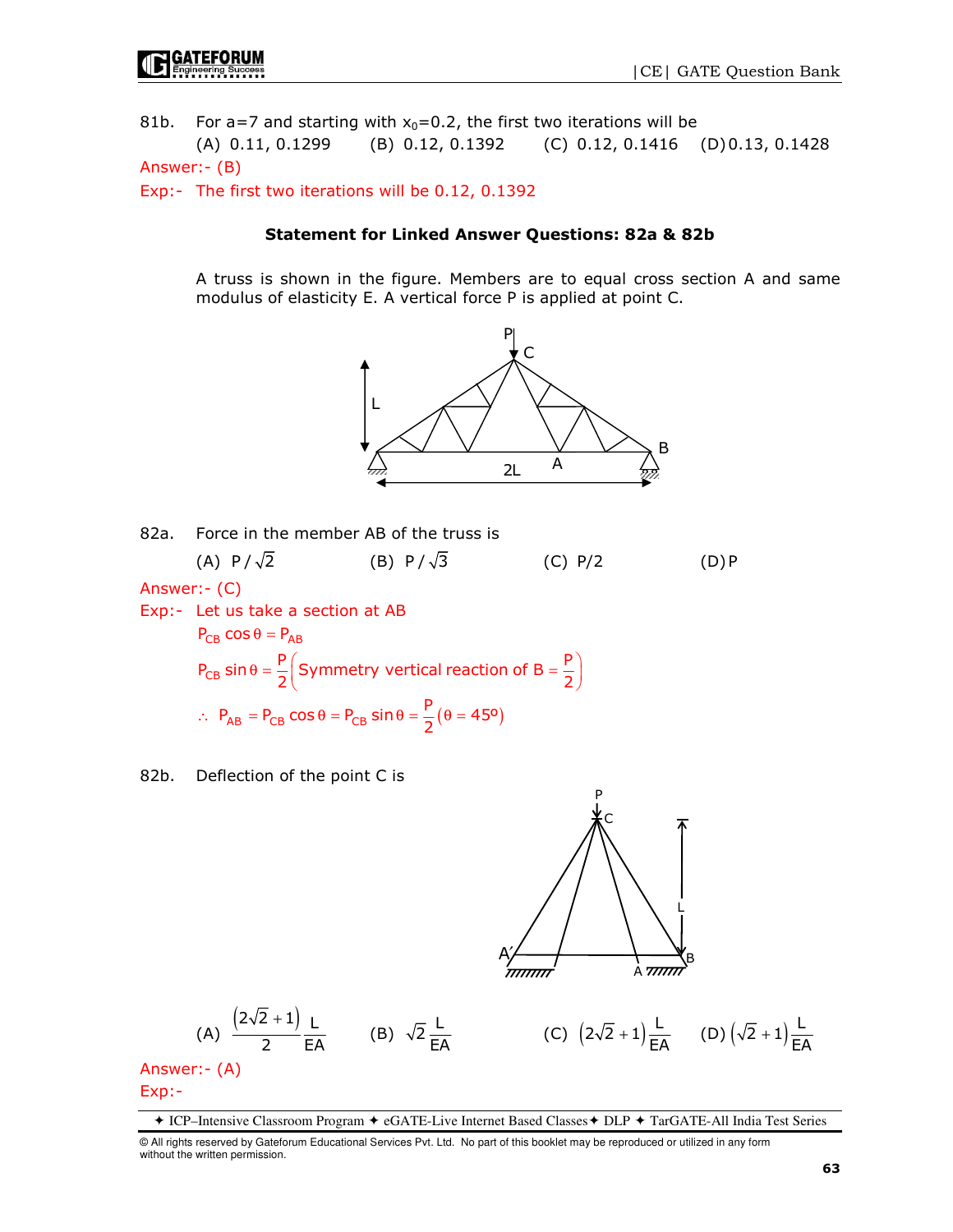$\sim$ 

As 
$$
\theta = 45^{\circ}
$$
  
\nP<sub>1</sub> cos 45° =  $\frac{\text{P}}{2}$   
\n $\therefore$  P<sub>1</sub> =  $\frac{\text{P}}{\sqrt{2}}$ 

|                                                                                | Member    | P                   | k                     |              | А | PKL<br>А |  |
|--------------------------------------------------------------------------------|-----------|---------------------|-----------------------|--------------|---|----------|--|
|                                                                                | A'c       | P<br>$\sqrt{2}$     | $\sqrt{2}$            | $\sqrt{2}$ L | A | PL<br>2  |  |
|                                                                                | <b>BC</b> | P<br>√2             | $\overline{\sqrt{2}}$ | $\sqrt{2}$ L | А | PL<br>2  |  |
|                                                                                | A'B       | P<br>$\overline{2}$ | $\overline{2}$        | 2L           | А | PL<br>2  |  |
| $(2\sqrt{2}+1)$<br>$\Sigma$ PkL<br>Deflection = $\sigma v$ =<br><b>AE</b><br>フ |           |                     |                       |              |   |          |  |

#### Statement for Linked Answer Questions: 83a & 83b

Assume straight line instead of parabola for stress-strain curve of concrete as follows and partial factor of safety as 1.0.



A rectangular under-reinforced concrete section of 300mm width and 500mm effective depth is reinforced with 3 bars of grade Fe 415, each of 16mm diameter. Concrete mix is M20.

83a. The depth of the neutral axis from the compression fibre is

 (A) 76mm (B) 81mm (C) 87mm (D) 100mm Answer:- ()

$$
\begin{aligned} \text{Exp:} \quad P &= \frac{A_{\text{st}}}{bd} = \frac{3 \times \frac{\pi}{4} \times 16^2}{300 \times 500} = 0.004021 \\ \therefore \quad \frac{x_{\text{u}}}{d} &= 2.417 \frac{Pf_y}{f_{\text{ck}}} = 2.417 \times 0.004021 \times \frac{415}{20} = 0.20 \therefore \quad x_{\text{u}} = 100.8 \text{mm} \end{aligned}
$$

83b. The depth of the neutral axis obtained as per IS:456-2000 differs from the depth of neutral axis obtained in Q. 83a by

| $(A)$ 15mm                                                                                                  | $(B)$ 20mm | $(C)$ 25mm | $(D)$ 32mm |
|-------------------------------------------------------------------------------------------------------------|------------|------------|------------|
| + ICP–Intensive Classroom Program + eGATE-Live Internet Based Classes + DLP + TarGATE-All India Test Series |            |            |            |

<sup>©</sup> All rights reserved by Gateforum Educational Services Pvt. Ltd. No part of this booklet may be reproduced or utilized in any form without the written permission.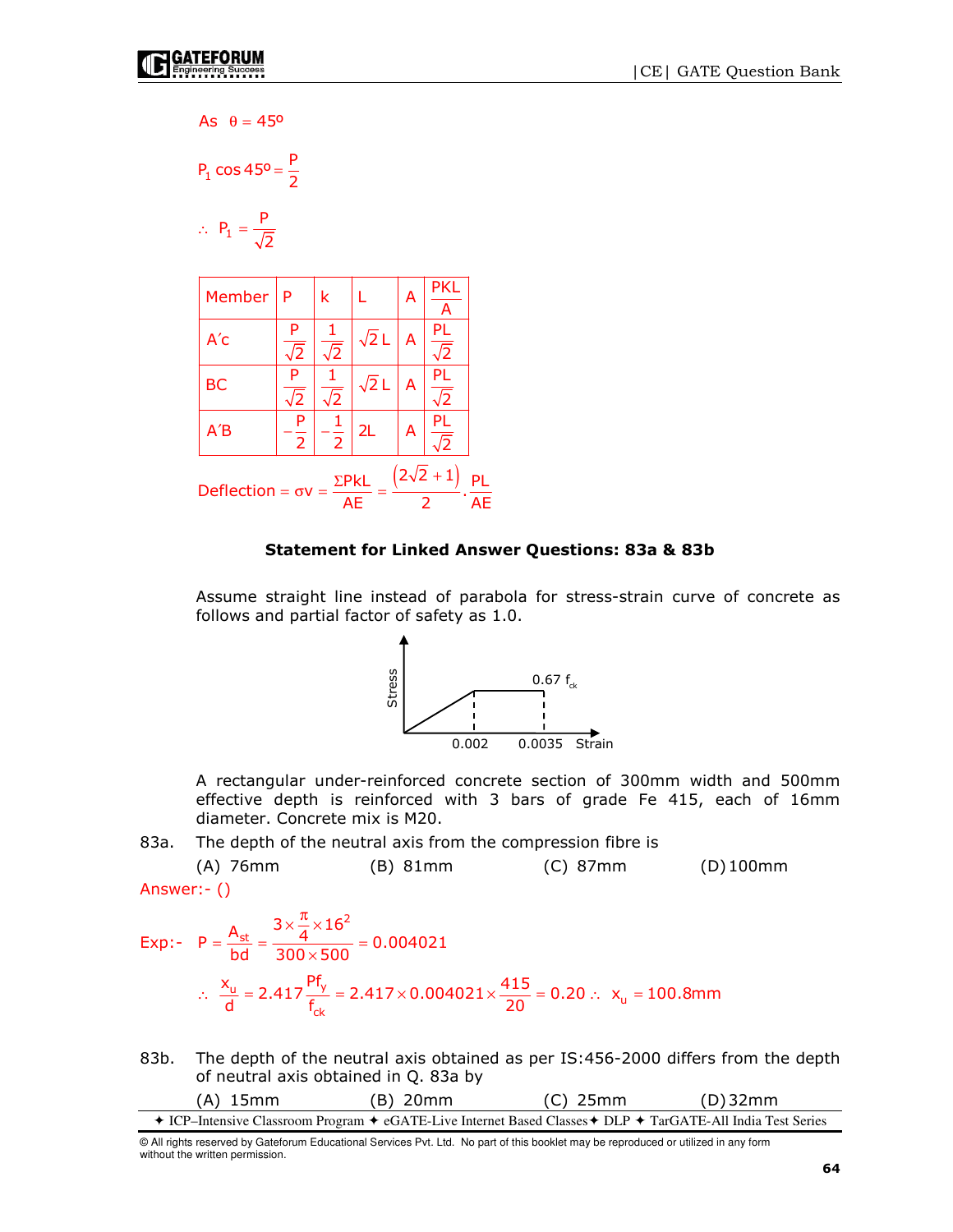

Answer:- (B)

Exp:- The depth of neutral axis as per IS:456-2000 is 25mm

### Statement for Linked Answer Questions: 84a & 84b

 A four hour unit hydrograph of a catchment is triangular in shape with base of 80hours. The area of the catchment is  $720 \text{km}^2$ . The base flow and f-index are  $30m<sup>3</sup>/s$  and 1mm/h, respectively. A storm of 4cm occurs uniformly in 4 hours over the catchment.

84a. The peak discharge of four hour unit hydrograph is

 $(A)$  40 $m^3/s$ (B) 50  $\text{m}^3/\text{s}$ /s (C)  $60 \text{ m}^3\text{/s}$  (D)  $70 \text{ m}^3\text{/s}$ 

Answer:- (B)

Exp:- Peak discharge =  $xm^3$ /sec

Volume represented by area of  $UH = V$ olume of 1 cm depth over the catchment

 $\Rightarrow$   $\frac{1}{2} \times 80 \times x \times 60 \times 60 = 720 \times 10^6 \times \frac{1}{100}$   $\therefore$   $x = \frac{720 \times 10^6 \times 2}{80 \times 60 \times 60 \times 100} = 50$ m $^3$  / sec

84b. The peak flood discharge due to the storm is (A) 210m<sup>3</sup>/s (B) 230 m<sup>3</sup>/s (C) 260 m<sup>3</sup>/s (D) 720 m<sup>3</sup>/s

Answer:- (A)

Exp:- Depth of rainfall  $=$  4cm ∴ Peak discharge due to storm =  $180 + 30 = 210$ m<sup>3</sup> / sec  $Loss \cong 1mm / hr$  for  $4hr = 4mm = 0.4cm$ Rainf all  $excess = 4 - 0.4 = 3.6cm$ Peak for 3hr.unit hydrograph =  $\frac{\text{Peak of DRH}}{\text{Rain fall excess}}$  $\Rightarrow$  Peak of DRH = 3.6  $\times$  50 = 180cm

### Statement for Linked Answer Questions: 85a & 85b

A city is going to install the rapid sand filter after the sedimentation tanks. Use the following data.

| Design loading rate to the filter                                           |                                                                           | $200m^3/m^2d$    |              |
|-----------------------------------------------------------------------------|---------------------------------------------------------------------------|------------------|--------------|
| Design flow rate                                                            |                                                                           | $0.5m^3/s$       |              |
| Surface area per filter box                                                 |                                                                           | 50 <sup>m²</sup> |              |
|                                                                             | 85a. The surface area required for the rapid sand filter will be          |                  |              |
| (A) $210m^2$                                                                | (B) $215 \text{ m}^2$ (C) $216 \text{ m}^2$                               |                  | (D) 218 $m2$ |
| Answer:- (C)                                                                |                                                                           |                  |              |
|                                                                             | Exp:- Design loading rate to filter = 200 $\text{m}^3$ / $\text{m}^2$ day |                  |              |
| Design flow rate = $0.5m^3$ / sec = $0.5m^3 \times 3600 \times 24m^2$ / day |                                                                           |                  |              |

Surface area per filter box =  $50m^2$ 

ICP–Intensive Classroom Program eGATE-Live Internet Based Classes DLP TarGATE-All India Test Series

<sup>©</sup> All rights reserved by Gateforum Educational Services Pvt. Ltd. No part of this booklet may be reproduced or utilized in any form without the written permission.